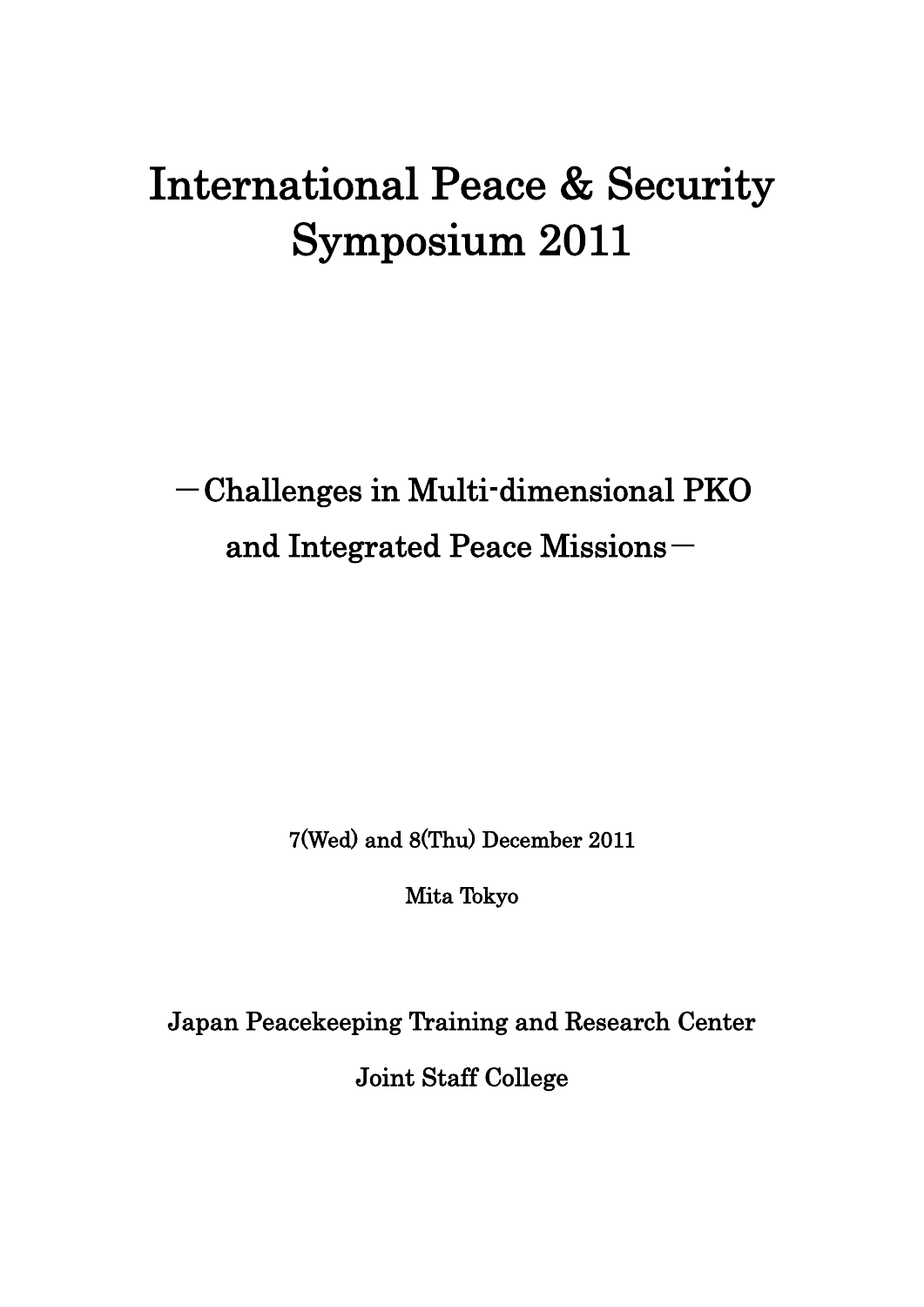**The views expressed at the Symposium and in this publication are those of the participants, and do not necessarily represent the views of their organizations.**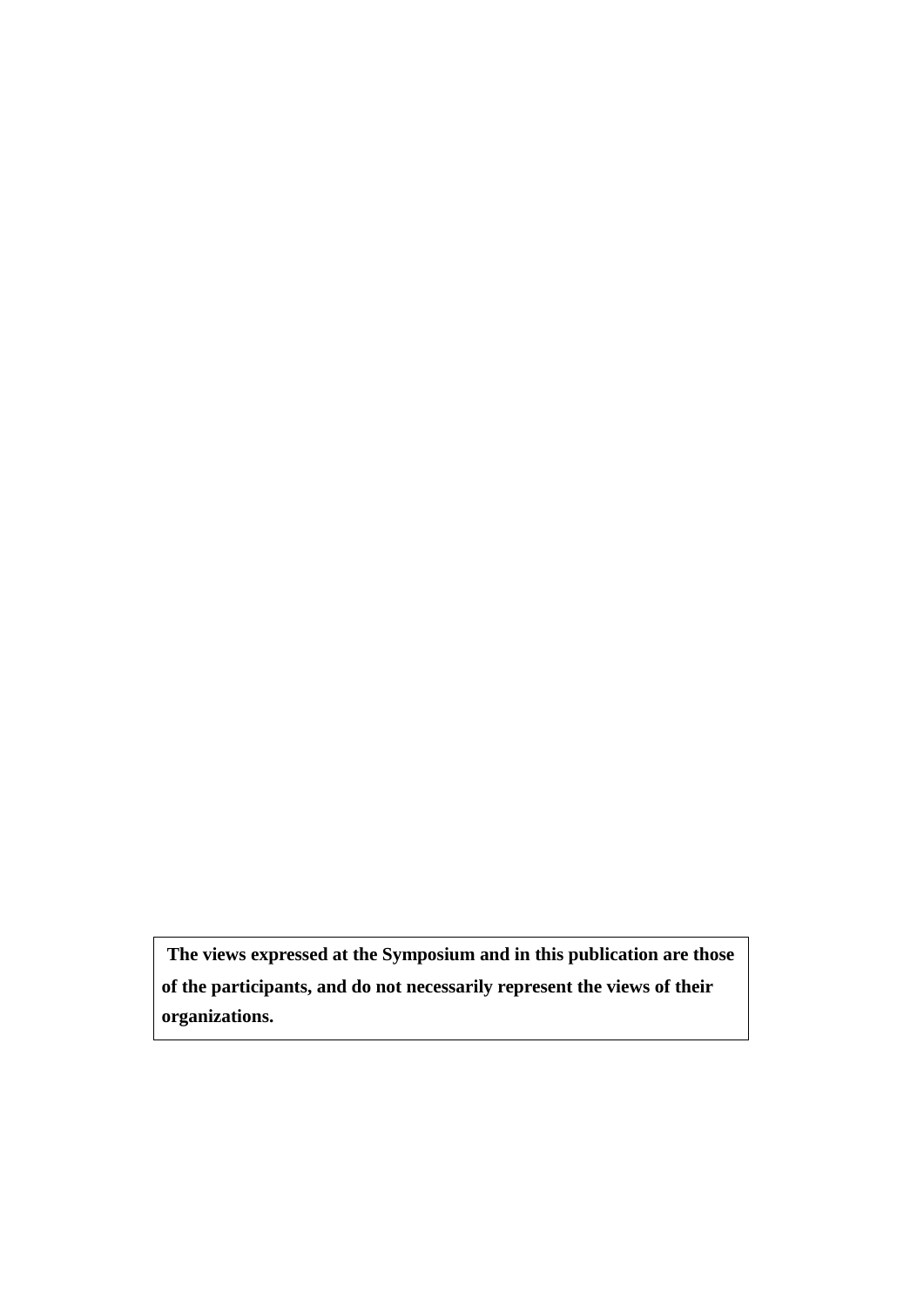# Preface

The "Japan Peacekeeping Training and Research Center" (JPC) was commissioned under the Joint Staff College in March 2010. After a preparatory period of about one year, it is a great honor and pleasure of all members of the JPC and the Joint Staff College to announce that the memorable first "International Peace and Security Symposium 2011" is held on 7 and 8 December in Tokyo.

This symposium will have significant meaning as the first step toward the series of "International Peace and Security Symposium". The series is designed to enhance and facilitate knowledge, understanding, and perspectives on cutting edge issues among the most recent Peace and Security Activities conducted by the United Nations or relevant international frameworks. In each symposium, prominent experts and eminent scholars will be invited to present their insights and discuss the challenging issues, from the urgent and specific to latent and cross-cutting. Emergent interdisciplinary approaches from practical experts and academics are expected to bring the more profound perspectives to all participants on the current or future peace operations in the broad contexts in international societies.

This year's symposium will highlight the general perspective of current UNPKO as the theme "Challenges in Multi-dimensional PKO and Integrated Peace Missions". The first symposium will extract the key challenges from this exhausted expression toward the following symposia. The keynote lecture for this symposium will be presented by specially invited lecturer MajGen(Ret) Patrick Cammaert on current challenges, novel doctrinal progress and concepts of the UN peace operations. Another invited lecture will be presented by Prof. Toshiya Hoshino (Osaka University) on the new environment and political frameworks of UN peace and security activities. In the panel-discussion,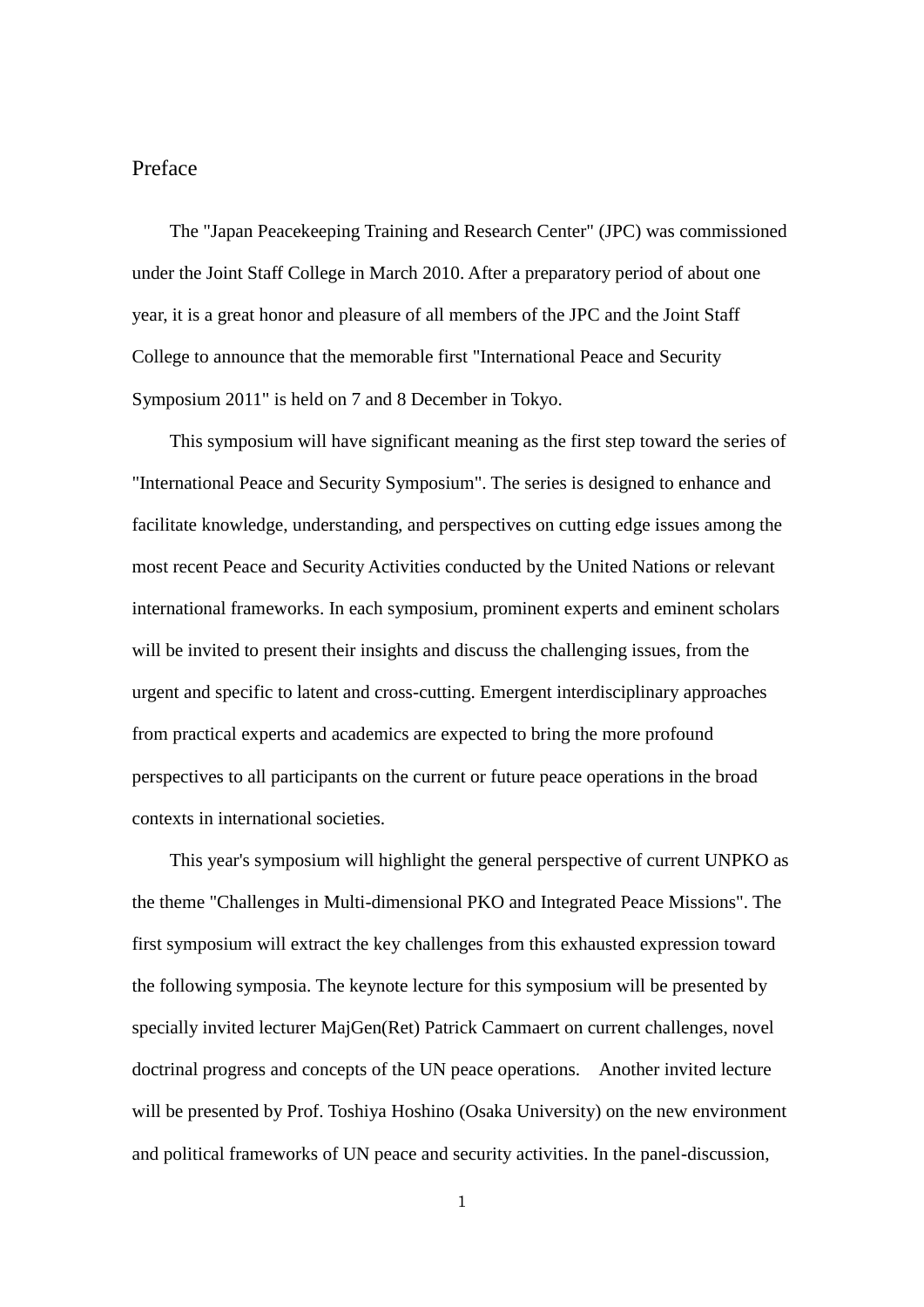based on the keynote lecture, panelists will present comments and report their opinions on the current and future UN Peace Operations. For this symposium, Prof. Sukehiro Hasegawa (Hosei University) will preside at the discussion. Gen. Cammaert, Prof. Hoshino and Dr. Vesselin Popovski (United Nations University) will also participate.

This symposium has also two theme sessions for specific issues related to the main theme. The first session will be held for "Protection of Civilians" (POC) which is the core issue of robust peacekeeping operations. We invite Ms Kanae Doi (Attorney at Law, Human Rights Watch, Japan) and Prof. Nanako Shimizu (Utsunomiya University) for this session. The second session covers DDR / SSR which are the critical issues in peace building. We invite Prof. Hiromi Fujishige (Hosei University) and Dr. Tatsuo Yamane (Osaka University) and Prof. Masako Yonekawa (Utsunomiya University) to the second session. In the closing of this symposium, Prof. Hasegawa will give the concluding lecture and round up all aspects of presentations and discussions.

On behalf of the Joint Staff College and JPC, we would like to give our sincere thanks for your participation to this symposium.

> 7 December, 2011 Organizing Committee Chair: RADM Masato Nakanishi Program Committee Chair: Col. Katsunobu Ishibashi

Editorial Committee Chair: CAPT(Navy) Hideki Hayashi

2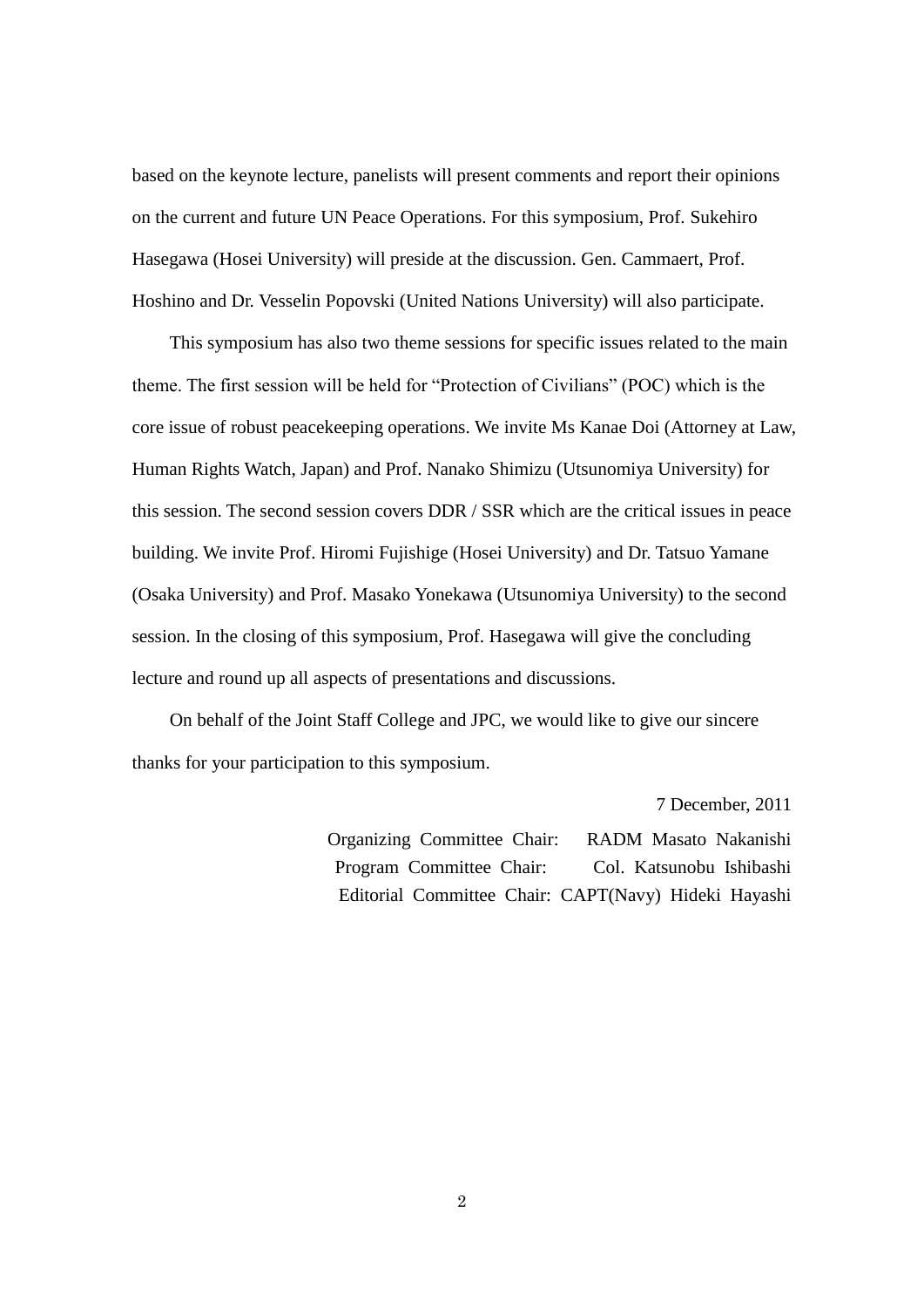## Program

Day 1:  $7<sup>th</sup>$  (WED) December 13:10-13:20 Opening Address: Mr. Mitsu Shimojo (Parliamentary Vice-Minister of Defense)

13:20-13:30 Opening Remarks: LTG Kazuya Hayashi (Commandant, Joint Staff College, Ministry of Defense, Japan)

13:30-14:50 Keynote Speech: MajGen(Ret) Patrick Cammaert

15:05-16:20 First Theme Session ~ Protection of Civilians (POC)

- ・Ms. Kanae Doi (Attorney at Law, Human Rights Watch, Japan),
- ・Prof. Nanako Shimizu (Utsunomiya University)

Commentator: MajGen(Ret) Patrick Cammaert

16:20-16:30 Closing Remarks

Day 2:  $8^{th}$  (THU) December 13:00-13:55 Invited Lecture: Prof. Toshiya Hoshino (Osaka University).

14:00-15:50 Panel Discussion

 Moderator: Prof. Sukehiro Hasegawa (Hosei University) Panelists: MajGen(Ret)Patrick Cammaert Prof. Toshiya Hoshino (Osaka University). Dr. Vesselin Popovski (United Nations University)

16:00-17:20 Second Theme Session ~ DDR / SSR

- ・Prof. Hiromi Fujishige (Hosei University)
- ・Dr. Tatsuo Yamane (Osaka University)
- ・Prof. Masako Yonekawa (Utsunomiya University)
- 17:25-18:10 Concluding Lecture and Round up: Prof. Sukehiro Hasegawa (Hosei University)

18:10-18:15 Closing Address: RADM Masato Nakanishi (Vice Commandant, Joint Staff College, Ministry of Defense, Japan)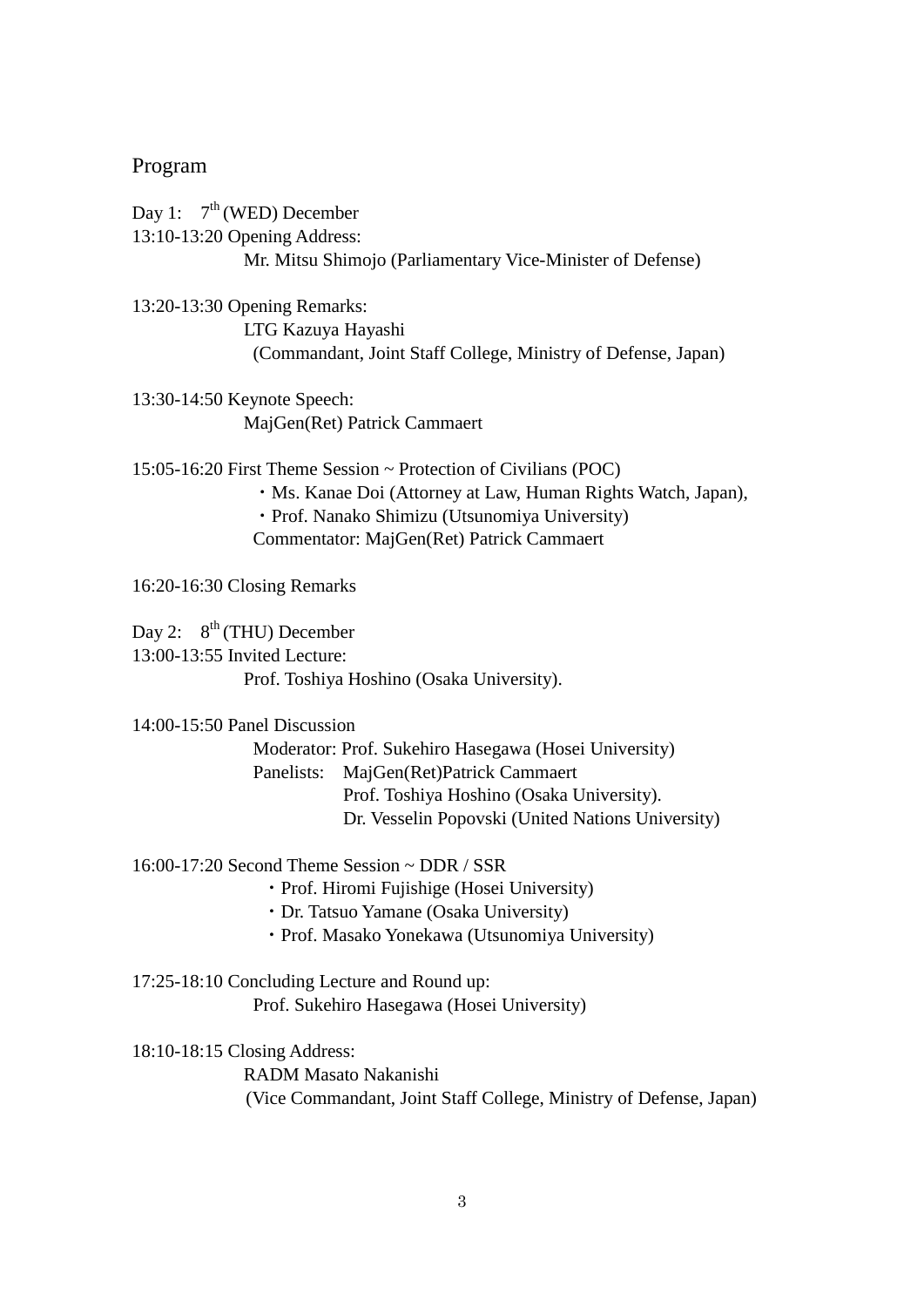# Biography



Major General (Ret) Patrick Cammaert

Major General (Ret) Patrick Cammaert has a distinguished military career in both The Netherlands with the Royal Netherlands Marine Corps and the United Nations, where he served as Sector Commander in Cambodia (UNTAC), as Assistant Chief of Staff in Bosnia/Herzegovina (UNPROFOR), as Force Commander in Ethiopia and Eritrea (UNMEE), as Military Advisor to the Department of Peace Keeping Operations (DPKO), and as General Officer Commanding the Eastern Division in the Democratic Republic of Congo (MONUC).

------------------------------------------------------------------

Since his retirement from the military in 2007, he has been an effective expert advocate with regard to issues such as leadership in crisis circumstances, international peace and security, civil-military cooperation in peace support operations, peacekeeping, and security sector reform. Major General Cammaert has advised the senior management of UN Department for Peace Keeping Operations (DPKO), UN Development Programme (UNDP) and UN WOMEN on strategic planning issues such as Integrated Training Development, the protection of civilians under immediate threat of physical violence and the sexual gender based violence (SGBV) in armed conflict. He was the lead consultant for the drafting and implementation of scenario based training on sexual violence in armed conflict. His responsibilities have included carrying out fact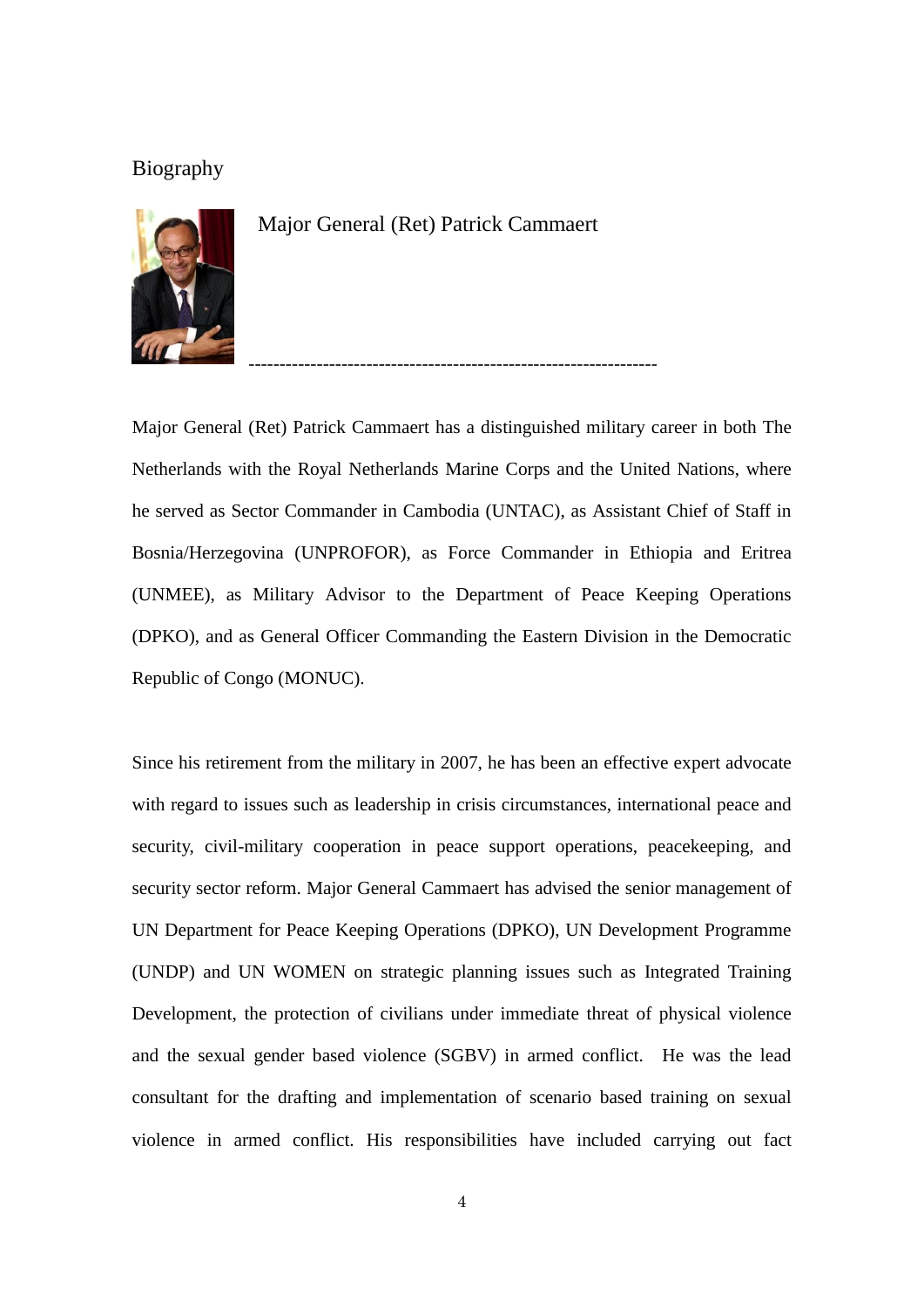finding/assessment and evaluation missions to several UN Missions such as in DRC, Lebanon, Sudan, Haiti, Liberia and Chad and as Special Envoy to Sri Lanka for the Special Representative of the Secretary General for Children in Armed Conflict. Major General Cammaert also has advised the Dutch Government on strategic planning for peace support operations in Africa and Afghanistan and the Vietnamese Government on peacekeeping and SGBV. He is a regular senior mentor at UN Senior Leadership Courses.

In 2008, Major General Cammaert was awarded the Carnegie-Wateler Peace Prize in the Peace Palace in The Hague. He serves as Chairman of the Dutch Foundation for Refugees, and is a member of the advisory board of the Mukomeze Foundation, which helps women and girls who survived rape and other forms of sexual violence in Rwanda and he is a Senior Fellow at the Netherlands Defence Academy (NLDA). He is also member of the Consortium Advisory Group of the Justice and Security Research Program of the London School of Economics and Political Science.

Patrick Cammaert graduated at the Dutch Higher Command and Staff College and the Top Management Course at the Armed Forces War College in The Hague. He is a member of the Speakers Academy in the Netherlands.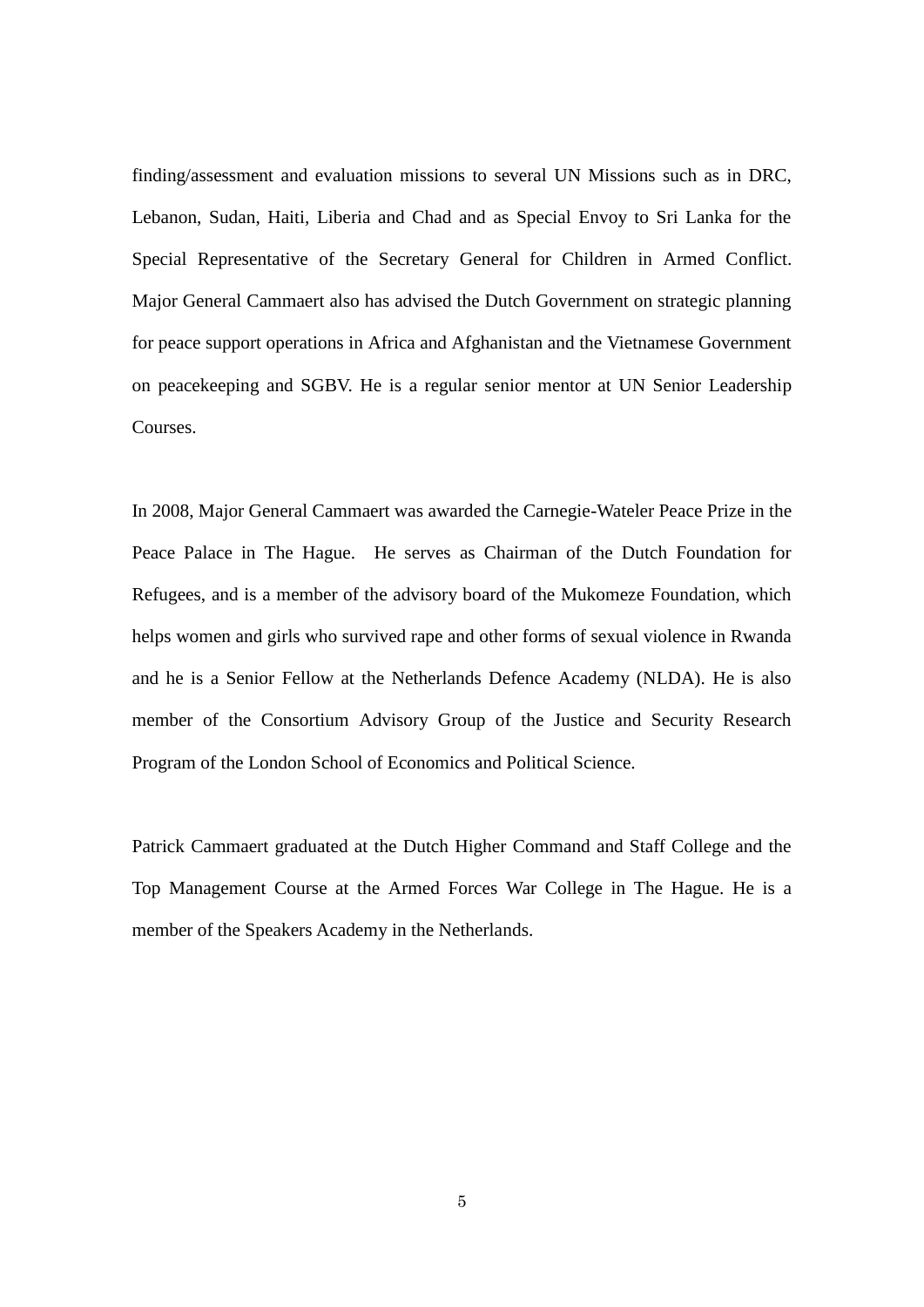

Ms. Kanae Doi

Japan Director Human Rights Watch

Kanae Doi works to encourage the Japanese Government to prioritize human rights in its foreign policy and practices. She also works on media outreach and the development of Human Rights Watch's profile in Japan.

------------------------------------------------------------------

Prior to joining Human Rights Watch in 2006, she worked as a practicing attorney, based in Tokyo. Her practice included refugee law, immigration law, constitutional law and criminal defense, and she frequently gave media interviews and published on these issues in the Japanese press from the perspective of international human rights law.

In 2011 Doi was chosen as a member of the Young Global Leaders of the World Economic Forum. She received her law degree from the University of Tokyo and her Master's degree in the International Studies from the New York University School of Law. She speaks English and Japanese.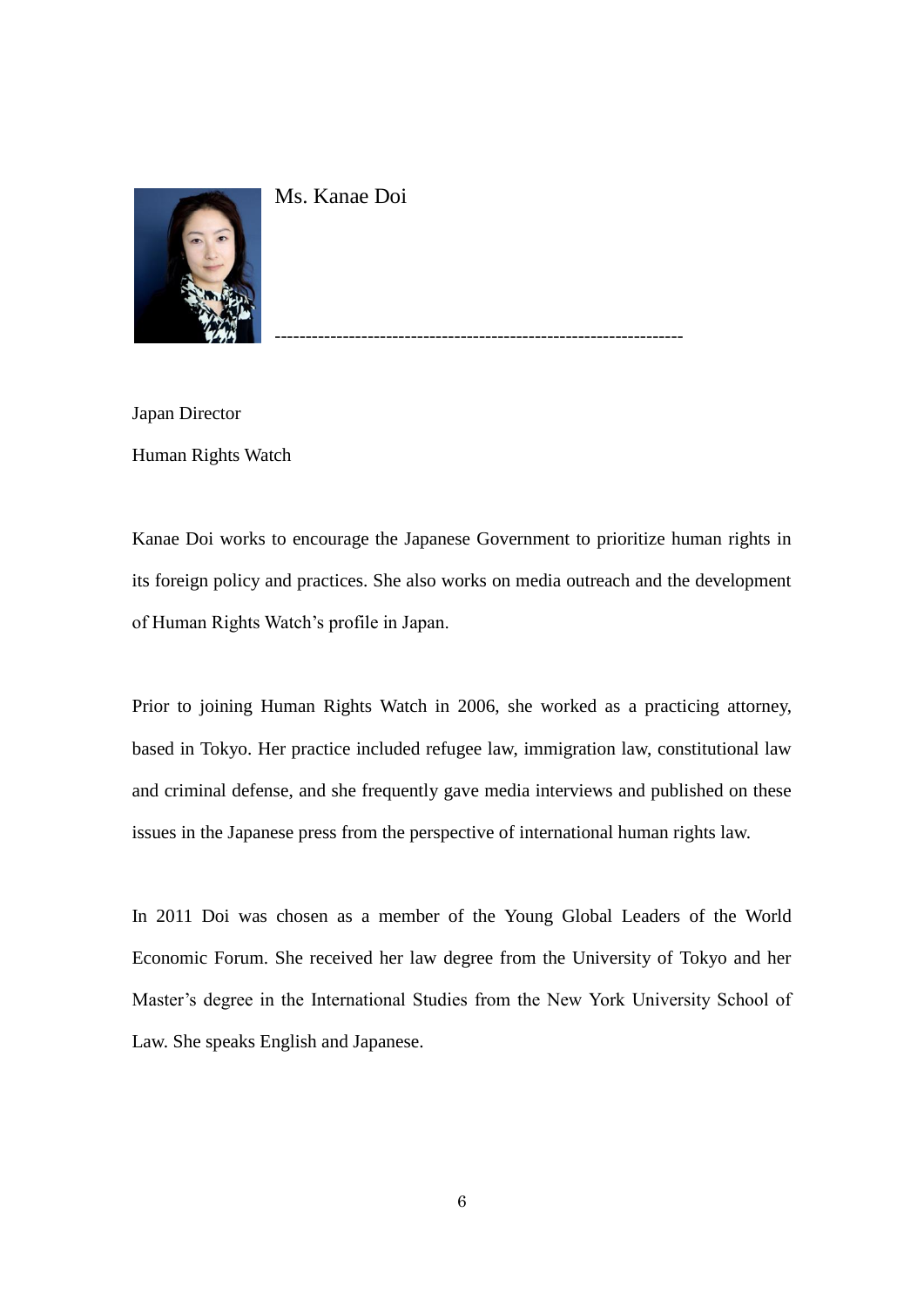#### **Prof. Hiromi Nagata Fujishige**

------------------------------------------------------------------

Dr. Fujishige was born and raised in Osaka, Japan. After graduating from Doshisha University (B.A. in Law) in Kyoto, she attended postgraduate schools at the University of London, receiving a postgraduate diploma in War Studies from King's College London, a M.Sc. in International Relations and Development Studies from the London School of Economics and Political Science (LSE) and a Ph.D. in Political Studies from the School of Oriental and African Studies (SOAS). Her doctoral thesis was titled: 'Constricting a More Active Role: The Norm-Shift and the Rise of Activism in Japan's Security Policy after the Cold War 1990-2004.'

Immediately after completing her Ph.D. in 2006, Dr. Fujishige served two years as a research associate at the Japan Institute of International Affairs (JIIA), a think-tank closely linked with the Japanese Foreign Ministry. Following JIIA, she lectured for two years at Nagoya University of Business and Commerce. An associate professor at Hosei University in Tokyo, she teaches a wide array of international relations subjects, including 'Security Studies,' 'Conflict Studies' and 'Japan's Foreign Policy.'

In addition to her expertise in Japanese security policy, which was the focus of her Ph.D. thesis, Dr. Fujishige is also a specialist in conflict resolution studies. For nearly a decade, she has been tackling issues related to Security Sector Reform (SSR). She approaches SSR-related issues from a variety of viewpoints, delving into and analyzing such issues as coordination problems and gender-relations.

Her unique academic background in security studies and development studies has Dr. Fujishige focusing her forte on 'the Security-Development Nexus" in SSR while presiding over an international research project on the topic. She is currently co-editing the first-ever Japanese book focusing on SSR (forthcoming, Kokusa-Shoin). Dr. Fujishige's familiarity with the role demarcation plays in relations between the police and the military in peacekeeping operations has her actively engaged in using her expertise and making policy recommendations that shape Japan's 'policekeeping' role.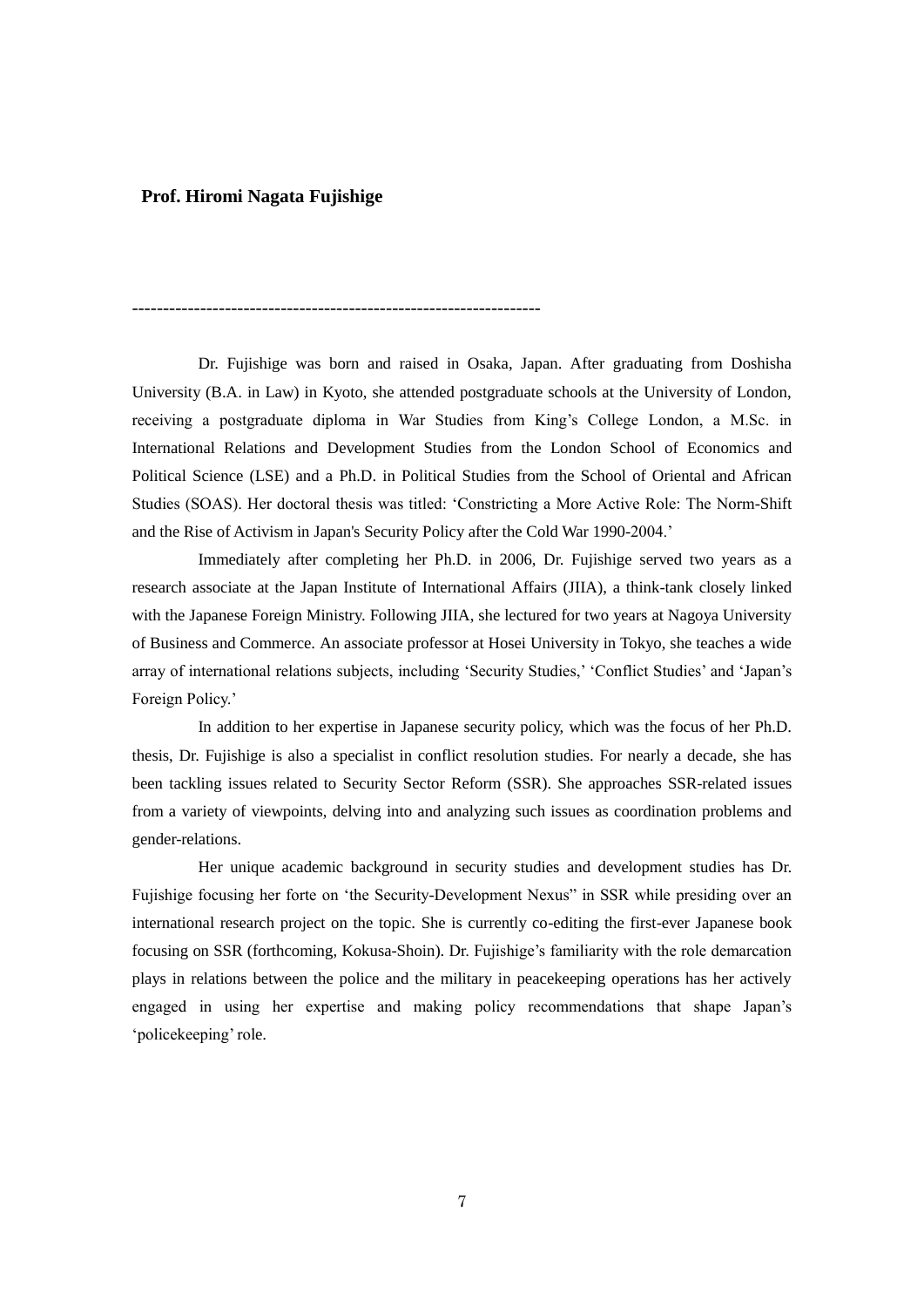

Prof. Sukehiro Hasegawa

Professor, Faculty of Law, Hosei University, Adjunct Professor of the United Nations University and Former Special Representative of the UN Secretary-General for Timor-Leste (2004-2006)

------------------------------------------------------------------

Dr. Hasegawa held senior positions within the United Nations Development Programme (UNDP), the United Nations Volunteers (UNV) and United Nations peacekeeping operations. He was Deputy Resident Representative of UNDP in Nepal from 1978 to 1980 and in Indonesia from 1980 to 1984. He later served as UNDP Resident Representative and Resident Coordinator of the United Nations operational activities for development in Samoa, the Cook Islands, Niue and Tokelau. In 1987, he was appointed Deputy Executive Coordinator of the UN Volunteers Programme. In 1993, Dr. Hasegawa managed the United Nations Volunteer electoral supervisors assigned to plan and administer general elections in Cambodia. In April 1994, he was appointed Director of Policy and Planning of the United Nations peacekeeping operation in Somalia, and in January 1995, he became the United Nations Resident and Humanitarian Coordinator in Rwanda. He subsequently served as the Deputy Assistant Administrator and Deputy Regional Director for Asia and the Pacific at UNDP in New York from 1996 to 1999.

From July 2002 to September 2006, he served as the United Nations Resident Coordinator for Timor-Leste since July 2002 and also served as Deputy Special Representative of the Secretary-General for Timor-Leste and Deputy Head of UNMISET from 1 July 2002 to 20 May 2004. Dr. Hasegawa was appointed as Head of the United Nations Office in Timor-Leste, UNMISET and Special Representative of the Secretary-General for Timor-Leste on 21 May 2004 and served in that capacity until September 2006. In October 2006, he was appointed as a Goodwill Ambassador to the Democratic Republic of Timor-Leste (RDTL) and in 2007 the Special Adviser to the President of the RDTL.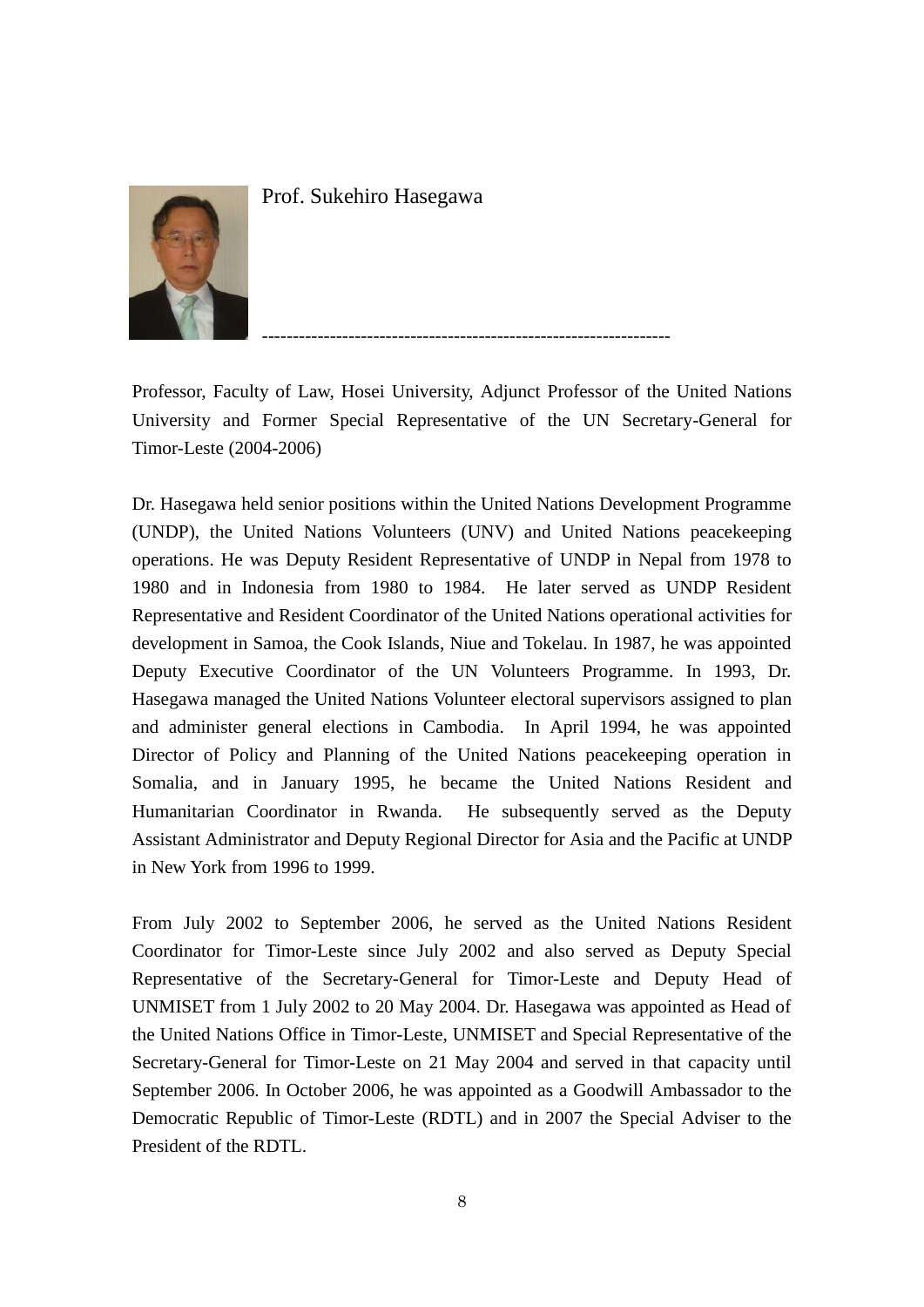Since April, 2007, Professor Hasegawa has been teaching in undergraduate and graduate classes on peacekeeping and peacebuilding, international organizations, foreign policy and global governance. He has been an invited speaker and a senior mentor at many meetings, conferences and seminars held in Kuala Lumpur, Malaysia in 2009, Cairo, Egypt in 2009 and 2010, Hiroshima, Kobe and Japan in 2007~2011 on peacekeeping and peacebuilding operations.

Dr. Hasegawa holds a Bachelor of Arts degree in political science from the University of Michigan, a Master of Arts degree in public administration from the International Christian University, of Tokyo, and a Ph.D. in international relations from Washington University in St. Louis, Missouri. He is Director-General of the Hosei University for International Strategic Planning, member of the Board of Directors of Japan Association of United Nations Studies and member of the Earth Charter Commission for Asia and the Pacific.

He is married and has three children.

November 2011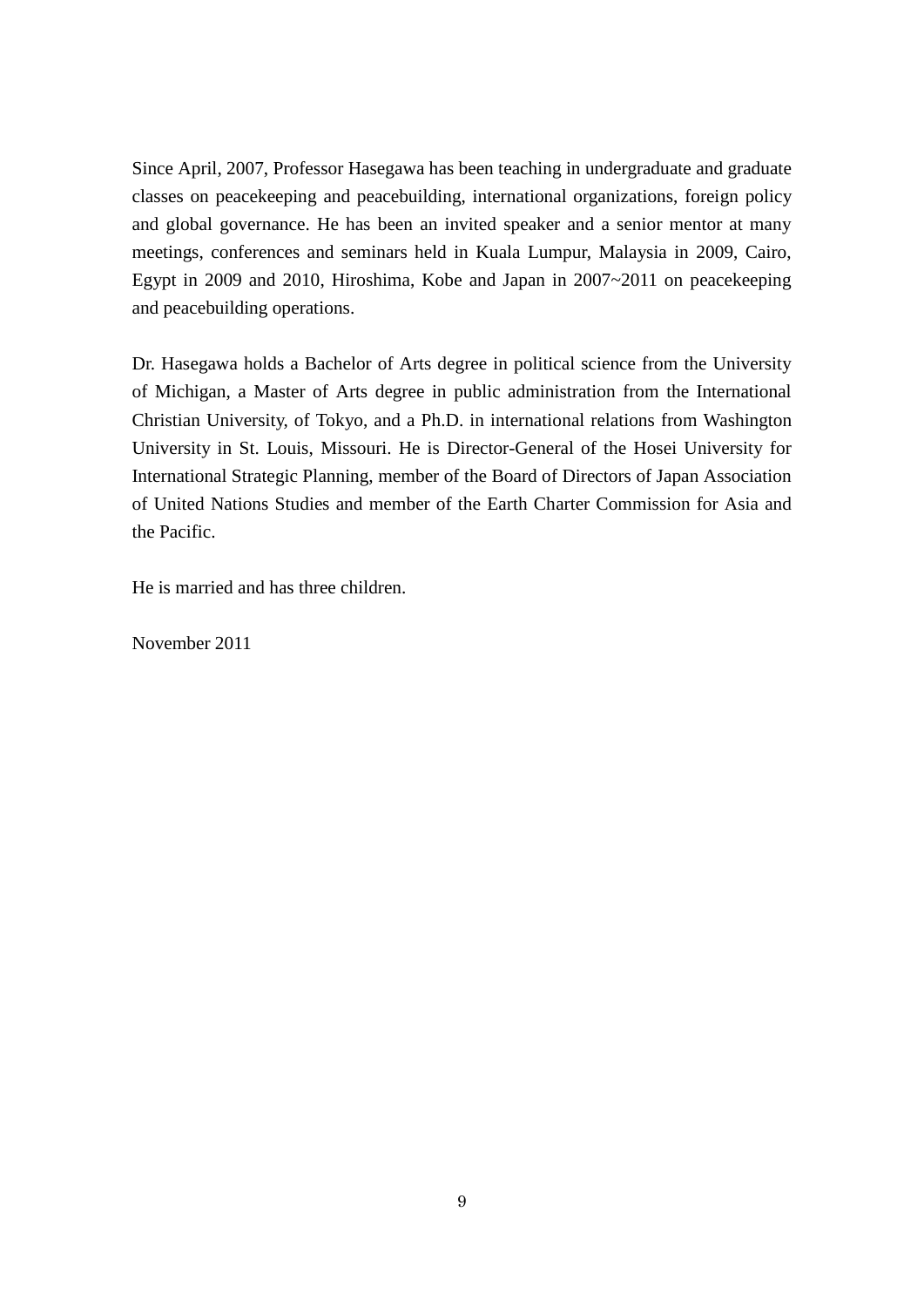

Dr. Toshiya Hoshino

Dr. Toshiya Hoshino is a professor and presently the Dean at Osaka School of International Public Policy (OSIPP), Osaka University. In August 2011, he was appointed the Advisor to the President of Osaka University in charge of international affairs. From August 2006 to August 2008, he served as a Minister-Counselor at the Permanent Mission of Japan to the United Nations (UN) in the field of international peace and security issues. He graduated from Sophia University, Tokyo, completed a Master's at the University of Tokyo, and Doctorate (Ph.D.) from Osaka University. His previous positions included: Senior Research Fellow at the Japan Institute of International Affairs; Guest Scholar at the School of International and Public Affairs, Columbia University; Fellow at Stanford Japan Center, Stanford University; Visiting Fellow, Woodrow Wilson School, Princeton University; and a Special Assistant (Political Affairs) at the Embassy of Japan to the United States.

------------------------------------------------------------------

He is a specialist in diplomacy and security in the Asia-Pacific region, and Japan-U.S. relations as well as international peace and security issues in the UN context, human security and humanitarian issues. He also serves as a board member of the United Nations Association of Japan, Japan for UNHCR and Okinawa Peace Cooperation Center.

Publications include: *Nanbu Asia (Southern Asia)* (Minerva Shobo, 2011), *Regional Dynamics and Institution Building in East Asia* (co-authored, Kyung Hee University Press, 2010), "Peacebuilding & Human Security in Fragile States," *Japan Spotlight*, Vol.28-No.6 (November/December 2009, Japan Economic Foundation), "Fusoyobo to Kokuren—Kokuren Heiwa-kochiku-iinkai no Katsudo wo chushintoshite (Conflict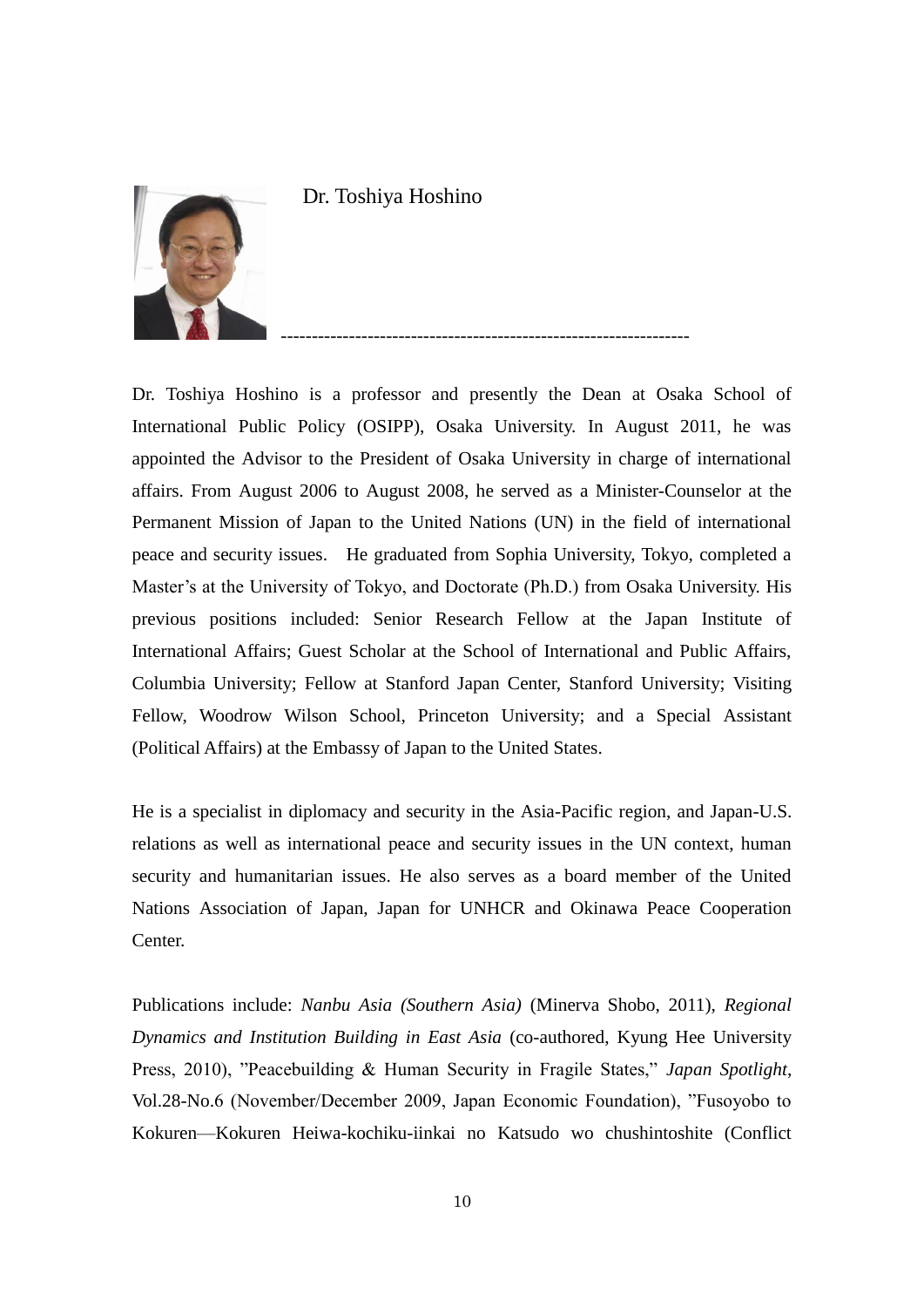Prevention and the United Nations, with particular reference to the work of the UN Peacebuilding Commission)" in *Kokusai Kyoryoku Kenkyu* (International Cooperation Studies) Vol.24-No.1 (Japan International Cooperation Agency, 2008), "Global Governance, Japan and the United Nations" in Glenn D. Hook and Hugo Dobson, *Global Governance and Japan: The International Architecture (Routledge, 2007), "The* Peacebuilding Equation: Human Security and Rebuilding the Functions of Government" in *Gaiko Forum*, Vol.6 No.4 (Winter 2007), "Japan's Approach to Comprehensive Collective Security: The Current Policy and Practices and the Idea of 3-D Peacebuilding Strategy" in *Korean Journal of International Organizations*, Vol.1 No.1 (September 2006), "Beigun Saihen to Okinawa no Transufomeishon (The Restructuring of US Forces and Transformation of Okinawa)," *Sekai Shuho,* April 2005, "Japan in an East Asia Community," in Hoon and Morii eds., *Cooperation Experiences in Europe and Asia* (Tokyo, DESK, the University of Tokyo, 2004), *Nihon no Anzenhosho* (Japan's Security) (co-authored in Japanese) (Tokyo, Yuhikaku, 2004), *Nihon no Higashi-Ajia Koso (Japan's Conception for East Asia)* (co-authored in Japanese) (Tokyo, Keio University Press, 2004).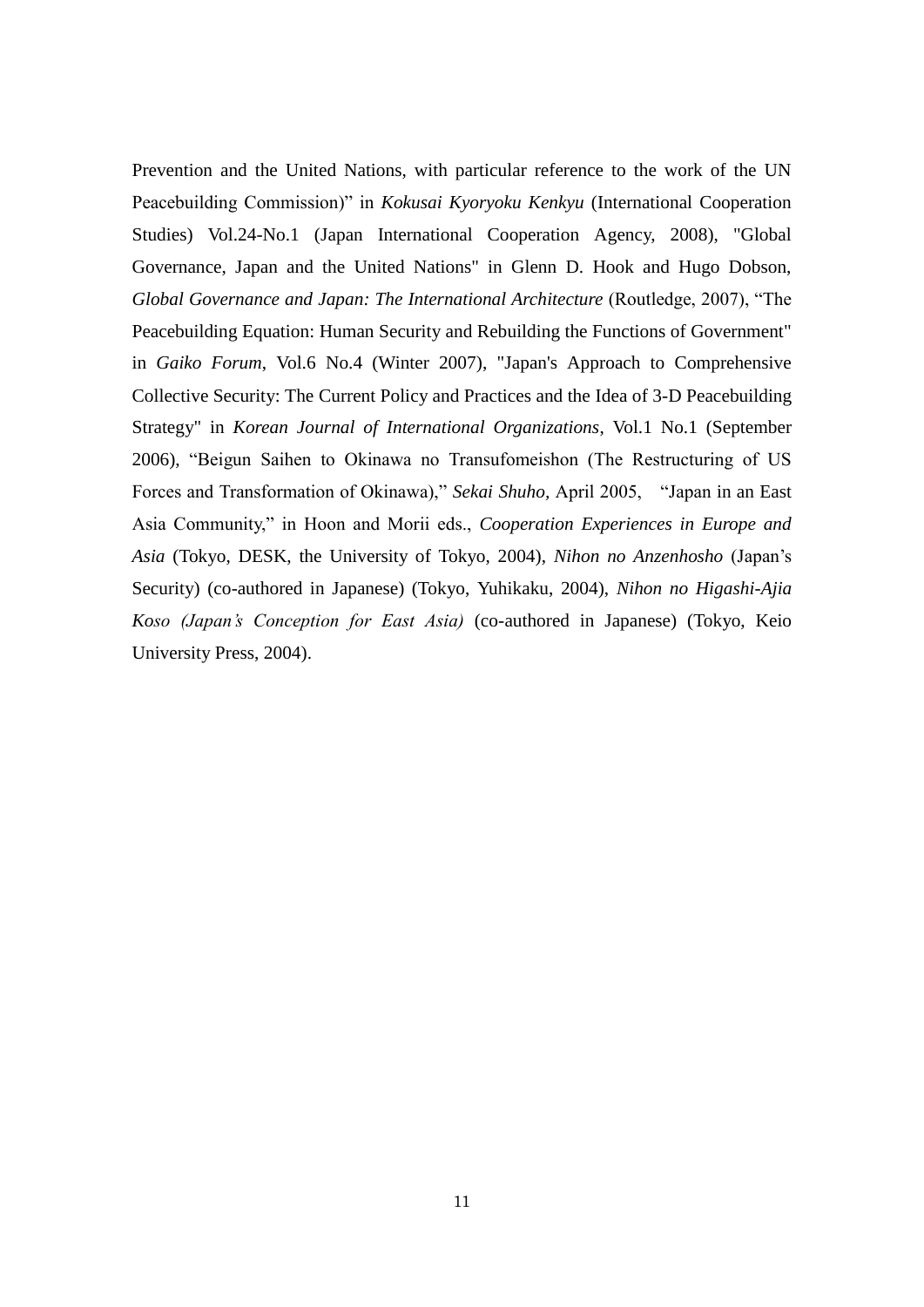

Dr. Vesselin Popovski

Dr. Vesselin Popovski is Senior Academic Programme Officer at the Institute for Sustainability and Peace, United Nations University in Tokyo, Japan. He develops research, teaches and publishes in peace and security, international law, human rights, global governance.

------------------------------------------------------------------

Dr. Popovski contributed chapters and co-edited the books: 'International Criminal Accountability and the Rights of Children' (Hague Academic Press, 2006); 'World Religions and Norms of War' (UNU Press, 2009); 'Democracy in the South' (UNU Press 2010); Human Rights Regimes in the Americas' (UNU Press 2010); 'Blood and Borders' (UNU Press 2011). He completed also a trilogy on modern trends and innovations in governance: 'Engaging Civil Society', 'Building Trust in Government' and 'Cross-Border Governance' (UNU Press 2011). Another major book 'Legality and Legitimacy in Global Affairs', collaboration with Richard Falk, is forthcoming with Oxford University Press. Dr. Popovski wrote also numerous single-authored articles in academic journals and chapters in edited books. He took part in two major international initiatives: International Commission on Intervention and State Sovereignty (ICISS), co-writing its Report 'Responsibility to Protect', and the Princeton Principles of Universal Jurisdiction (published in 2001).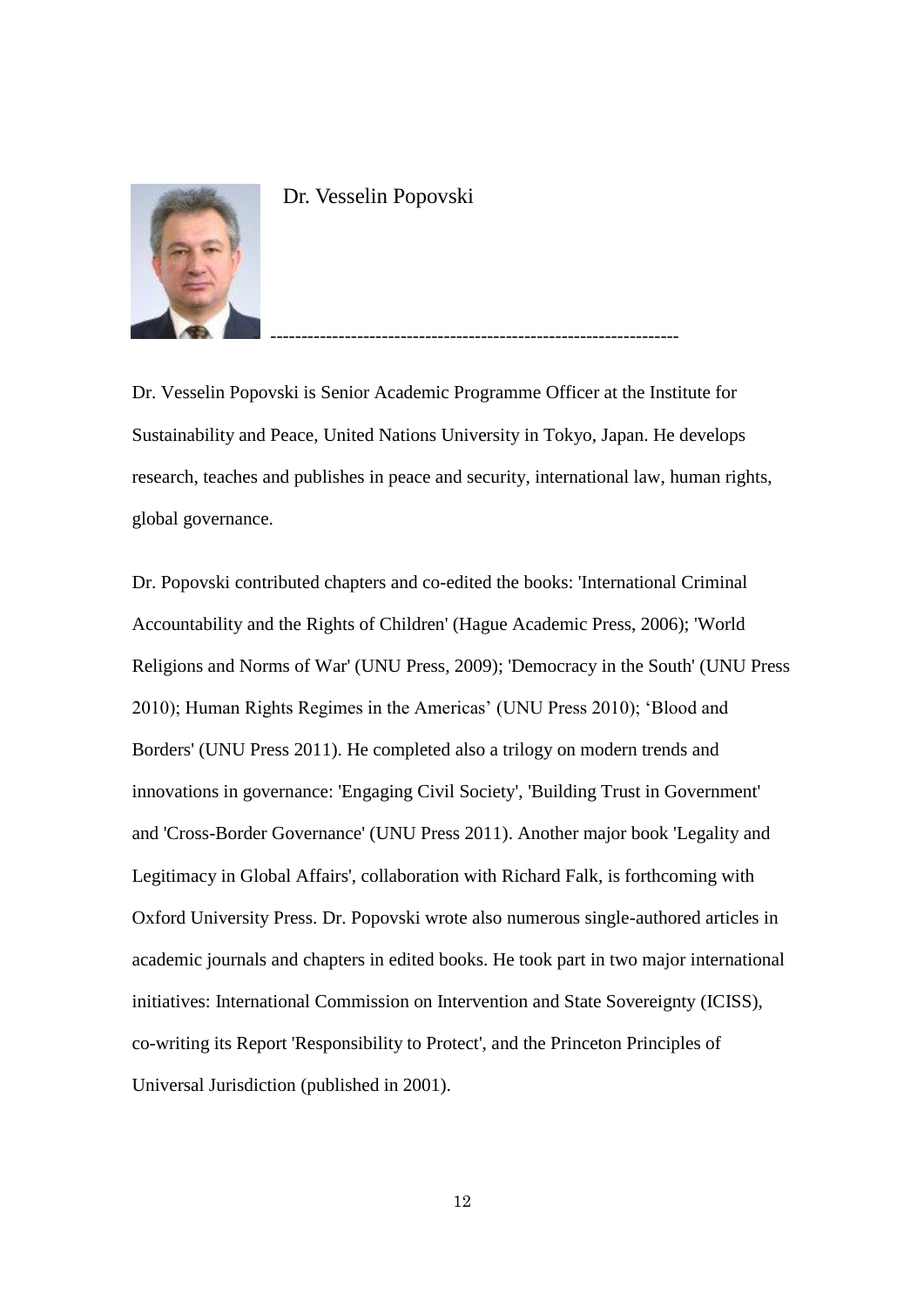

Prof. Nanako Shimizu

Nanako SHIMIZU is Associate Professor of the Faculty of International Studies, Utsunomiya University in Tochigi Prefecture, Japan from October 2007. She teaches international organizational law classes for undergraduate and graduate students. She is a member of Japanese Society of International Law, Japanese Association of World Law and Asian Society of International Law.

------------------------------------------------------------------

She studied international law and international organizational law and received M.A. in 2000 and Ph. D. in 2006 from the Graduate School of Public Administration of International Christian University (ICU) in Tokyo, Japan. Prior to joining Utsunomiya University, she was teaching international law class for undergraduate students at ICU as a part-time lecturer and also was appointed as a part-time assistant of the ICU Pease Research Institute.

Her main research interests are the change of UN collective security system after the cold war, humanitarian intervention and the responsibility to protect, the possibility of the East Asian Community and Asian regionalism. She wrote several book chapters and journal articles on these issues in Japanese. She has just published her first book with a title *The United Nations Security System and the Protection of Civilians: in search of a normative order through new multilateralism* on February this year (in Japanese).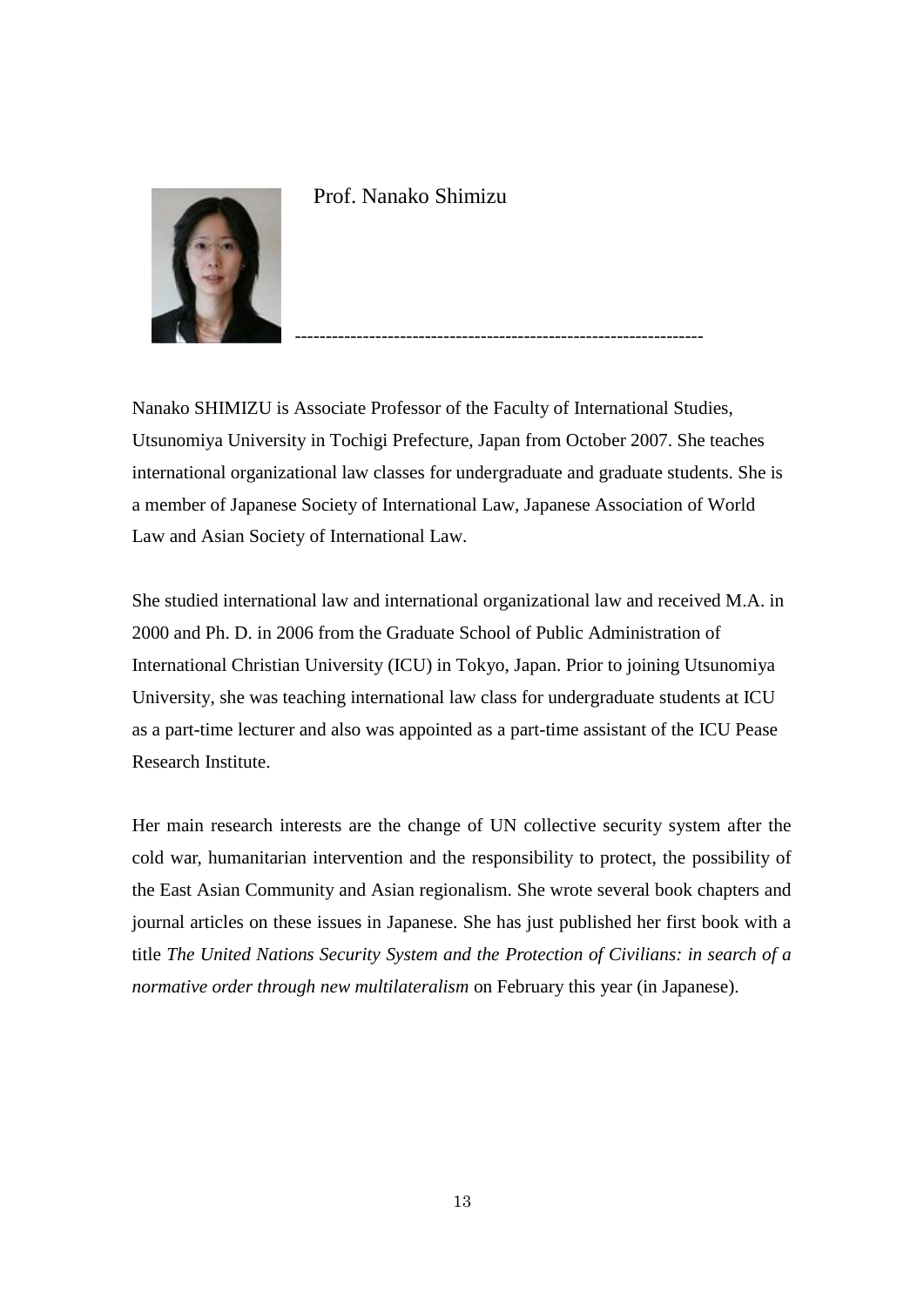

Dr. Tatsuo Yamane

Dr. Tatsuo Yamane is currently a Specially Appointed Researcher at the Office for Promotion of East Asian Collaboration in Osaka School of International Public Policy (OSIPP), Osaka University. He also serves a Visiting Researcher in the Institute for Peace Science Hiroshima University (IPSHU). His main areas of interests are International Relations on international security and peace studies, especially on armed conflicts and peacebuilding. After receiving his Ph.D. from OSIPP, he served as a Researcher (from August 2005 to June 2007) and then an Assistant Professor (from July 2007 to June 2011) at Graduate School of International Development & Cooperation (IDEC) in Hiroshima University. His previous positions include a Special Assistant (Political Affairs) at Permanent Mission of Japan to the United Nations, Field Director of "Project of Peacebuilding through Health Activities in Sri Lanka" at Association of Medical Doctors in Asia (AMDA) and Visiting Fellow at Department of Political and Economic Studies in University of Helsinki.

------------------------------------------------------------------

His current Publications include:"Examining an Alternative Conclusion of Armed Conflict after Breakdown of Peace Agreement: The Case of Sri Lanka," in Hideaki, Shinoda (ed.), IPSHU English Research Report Series (Special Issue: Peacebuilding in South Asia: Challenges and Opportunities), No.25, 2010;"State Failure and Armed Groups: An Implication on Peacebuilding," in Hiroshima Peace Science, Vol.31, 2009; "Examining Regime Change Dynamics in Afghanistan through Relationships between States and Armed Groups," in Yuji Uesugi (ed.), IPSHU English Research Paper Series, No.24, 2009;"Examining West African Regional Security through Relationships between States and Armed Groups: A Study of Regime Change Dynamics in Liberia," in International Public Policy Studies, Vol.13, No.1, 2008; and"Moto-Sentouin ga Saitougou Sareru Syakai no Kentou: DDR wo Tsuujita Kokka Gabanansu no Henyou wo Cyuusinni (Examining Reintegrated Societies with Ex-combatants: An Approach for Transformation of State Governance through DDR)," Kokusai Seiji, No.149, 2007.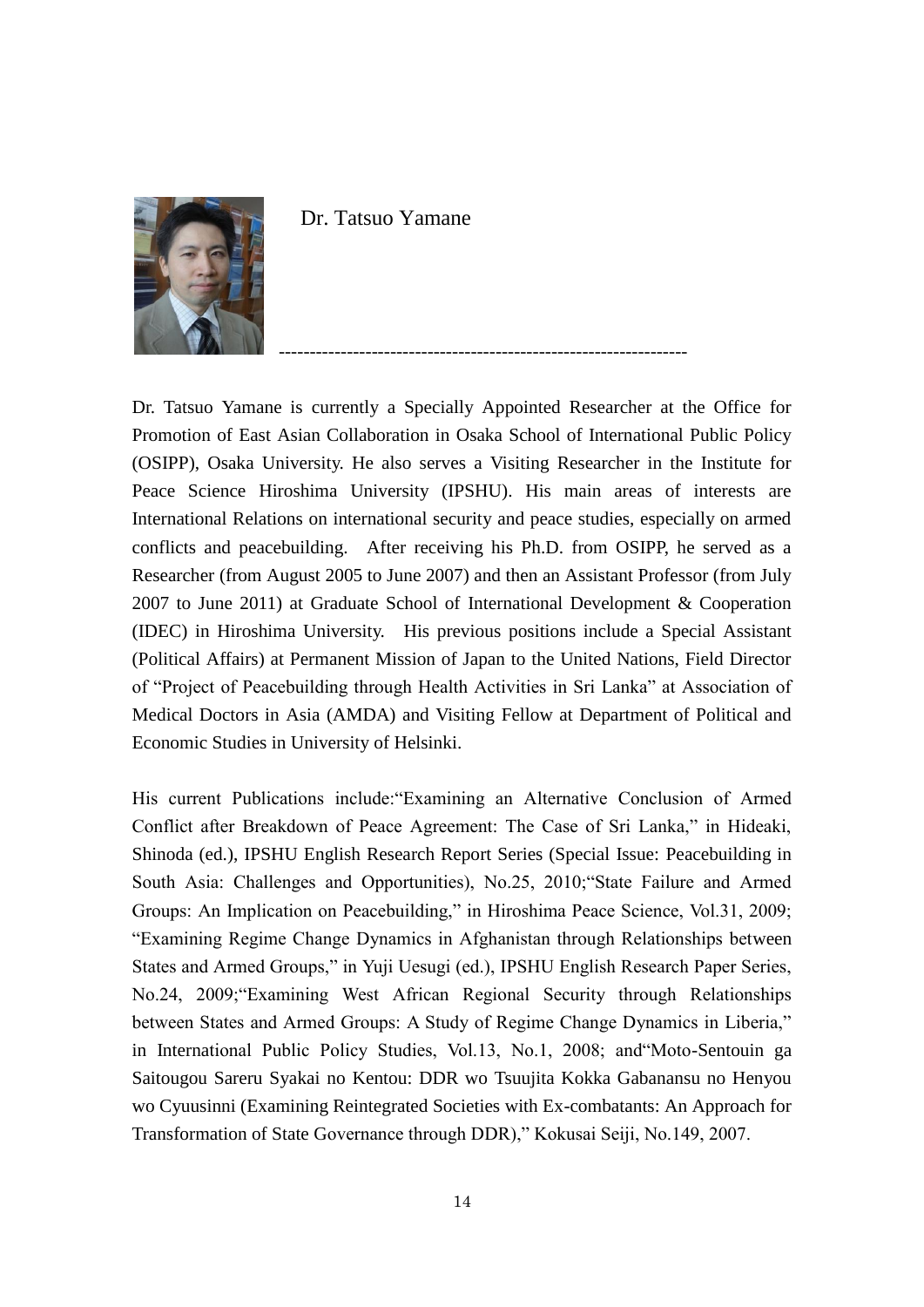

Prof. Masako Yonekawa

Associate Professor, Utsunomiya University

After serving as United Nations Volunteer for 4 years in Cambodia, Liberia, South Africa, Somalia, Tanzania and Rwanda, Masako Yonekawa joined UNHCR in 1996, working first as Field Officer in Rwanda, followed by Roving Field Officer in Kenya, Field Officer in DRC, Executive Assistant to the High Commissioner in Geneve (Headquarter), and Head of Field Office in Goma, Democratic Republic of Congo.

------------------------------------------------------------------

Since October 2008, she worked as Visiting Senior Adviser (peacebuilding in Africa) at JICA Headquarter and presently working as Associate Professor at Utsunomiya University (international career and cooperation).

She holds a M.Sc in international relations from University of Cape Town in South Africa.

Her publication includes *A Critical Analysis of South African Peacemaking ~ How can another deadly conflict in the African Great Lakes region be prevented in the future?* (2011), *The Worst Conflict in the World "Congo" ~ the country that has everything but peace* (in Japanese) (2010), "Wisdom of Humanitarian Assistance and Peacebuilding ~ reflecting from refugees and IDPs points of view" in *Learning from Africa* (in Japanese) (2010) etc.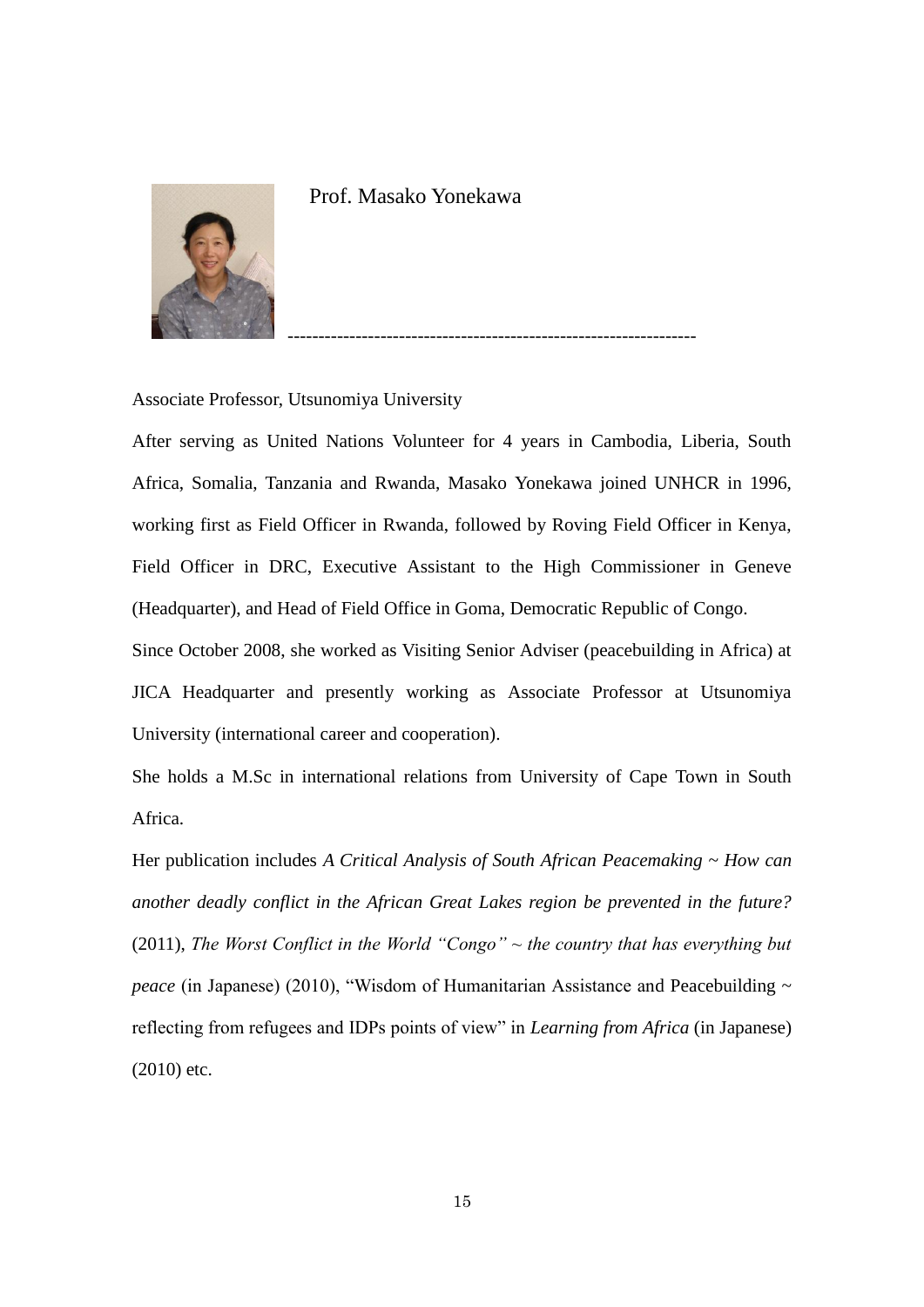# Abstract

#### Keynote speech

#### Major General (Ret) Patrick Cammaert

The transformation of the international environment with the change of inter-state conflict to an intra-state conflict, has given rise to a new generation of "multi-dimensional" United Nations peacekeeping operations. These operations are typically deployed in the dangerous aftermath of a violent internal conflict and may employ a mix of military, police and civilian capabilities to support the implementation of a comprehensive peace agreement. Since the failure of UN Missions in Rwanda, Somalia and Srebrenica in the nineties, most UN peacekeeping missions have been deployed with a Security Council mandate to act under Chapter VII of the UN Charter. All UN Peacekeeping Missions established since the mid-nineties have been mandated "to protect civilians under imminent threat of physical violence " and since 2008

" including sexual violence". More than a decade later and missions continue to struggle with the implementation of its protection tasks. There are a number of challenges at the strategic and operational levels. At the strategic level three challenges are mentioned: the implications of the global financial crisis on peacekeeping, second, the consensus for peacekeeping between member states of the UN has never looked so uncertain and the political divisions in the Security Council. At the operational level challenges are discussed on the consent of the host government, robust peacekeeping, lack of enabling forces, management of expectations, lack of military capabilities and finally the civil-military relations. To address these challenges doctrine and policies have been developed and are in progress. Leadership plays a crucial role for the success in a mission starting at the senior level in UN HQ and in the mission.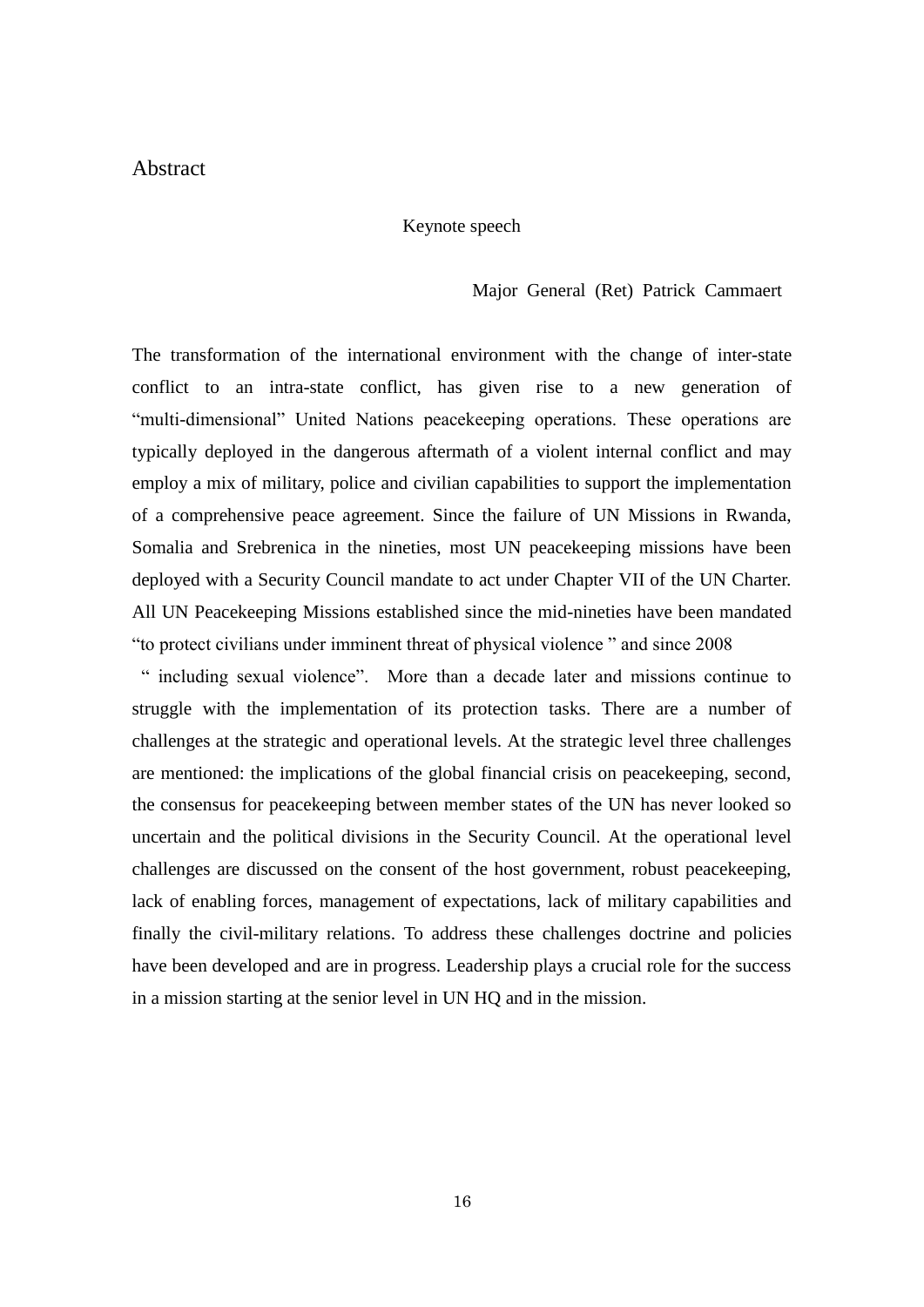#### Protection of Civilians and Human Rights NGOs

Kanae Doi Japan Director, Human Rights Watch

As Human Rights Watch's mission statement says we stand with victims to "prevent discrimination, to uphold political freedom, to protect people from inhumane conduct in wartime, and to bring offenders to justice," protection of civilian population under armed conflict is a priority area among our broader work of human rights protection. We rigorously monitor and report the conduct of hostilities in light of international humanitarian law, though our general position on armed conflict remains neutral, like other major humanitarian organizations.

There are multiple ways to protect civilian population under armed conflict. We expose human rights abuses by highlighting the findings of our research, and work to hold abusers accountable. In cases of most serious crimes, such as genocide, crimes against humanity, and war crimes, we try to bring perpetrators to international justice such as the International Criminal Court. We also encourage and press democracies around the world, including the Government of Japan, to use their leverages on behalf of human rights.

We often call on the UN to take necessary action to protect civilian population, ranging from pushing peace keeping operations to have means and mandates to protect civilians, to giving practical recommendations such as giving cell phones to villages or increasing the number of UN military helicopters. In few cases, Human Rights Watch has specifically called on the Government of Japan to use its political leverages and equipments to strengthen and support peace keeping operations.

Human Rights Watch has been a strong proponent of the Responsibility to Protect. While the dimension of humanitarian interventions has been debated often, we should note that the 2005 UN Outcome Document says "[t]he international community should use appropriate diplomatic, humanitarian and other peaceful means to protect populations from these crimes. If a State fails to protect its populations or is in fact the perpetrator of crimes, the international community must be prepared to take stronger measures, including the collective use of force through the UN Security Council." In calling on states to uphold their Responsibility to Protect, Human Rights Watch starts by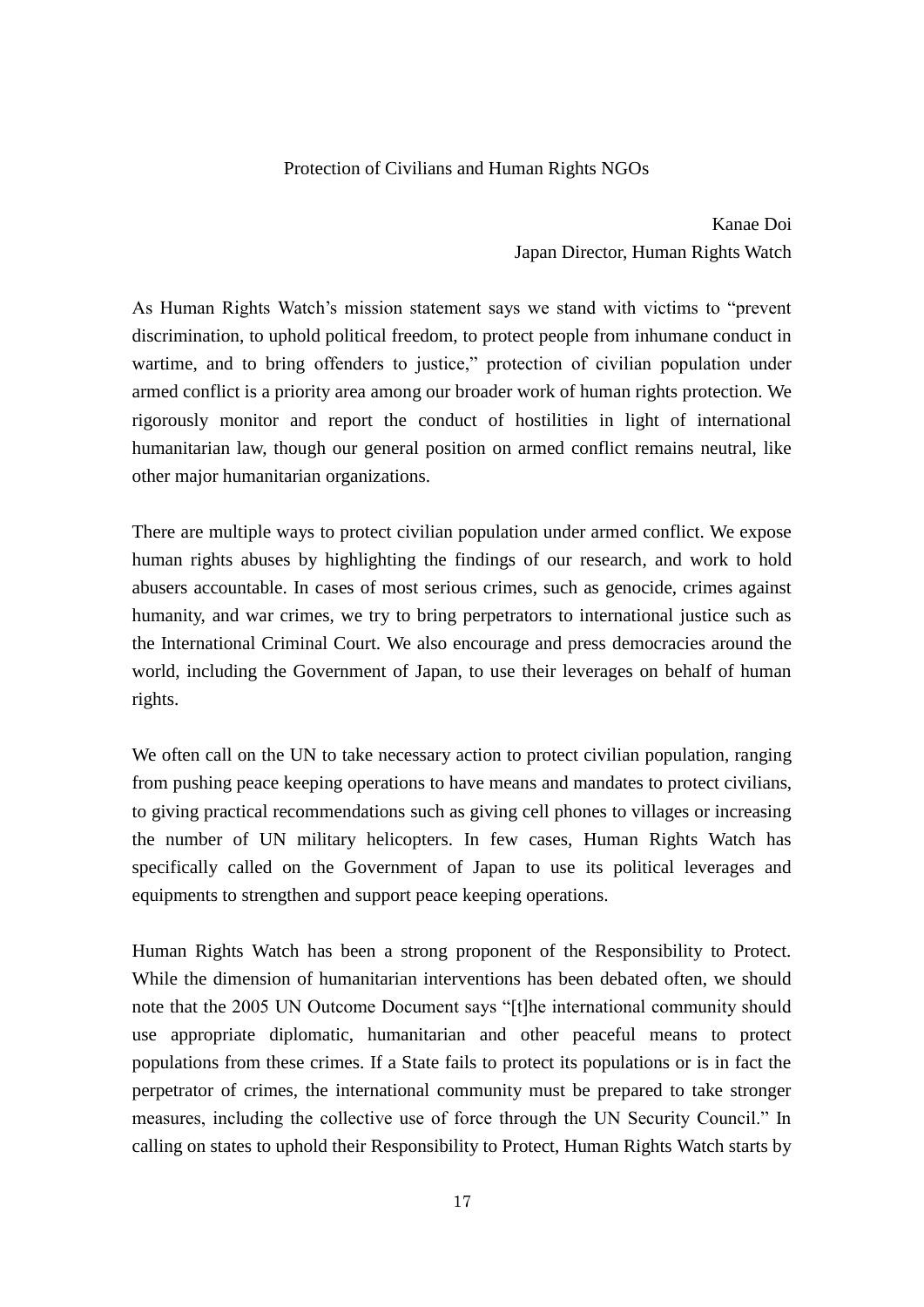suggesting a range of responses within our mandate – such as targeted sanctions, arms embargoes and other measures short of armed conflict – to address the threat to the civilian population.

Historically, the Japanese government has been extremely cautious in taking stands on various human rights issues that arise throughout the world. Now is the time for Japan to revise its foreign policy in order to be a promoter of human rights in a more public and vocal manner. Protection of human rights -- protection of civilian population in particular -- should be a priority of the Japanese government. In order to prevent future attacks on civilians, focus on fight against impunity should also be an area of focus for Japan. While the respect of international human rights and humanitarian law is important in itself, it is also in Japan's national interest to promote regional stability. It is obvious that neighbors lacking in stability will in turn make it difficult to predict their future stance towards Japan. The world ruled by law is a foundation for Japan to promote its business and trade interests.

As the biggest aid donor to many Asian countries and some African countries, Japan is in a unique position to become a nation that advocates for human rights including civilian protection. Its words carry weight with recipient countries. Further, with Japan being a credible and legitimate global human rights promoter, Japanese domestic population should become more convinced in an important role the Japanese defense force can play in international peace keeping operations.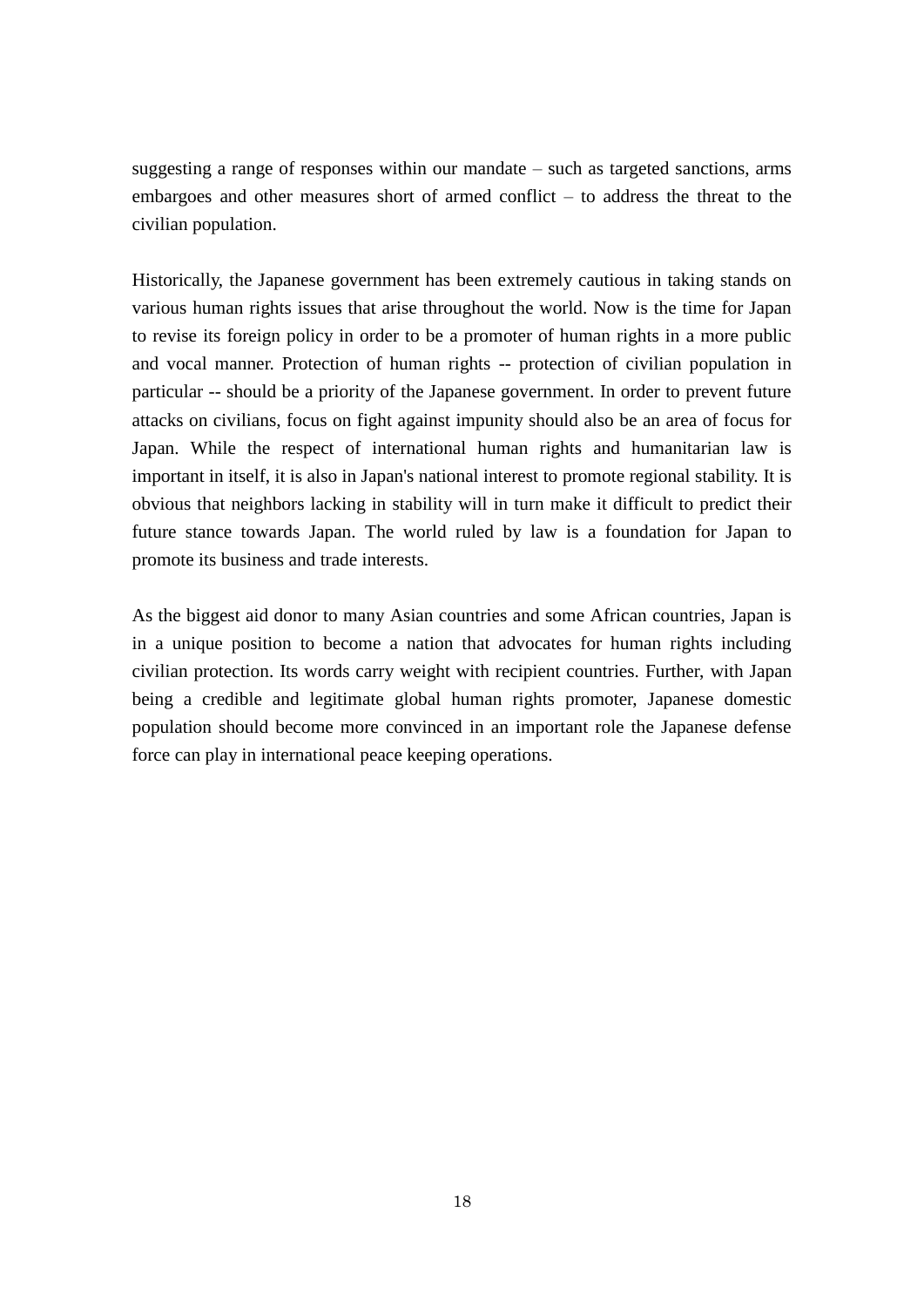Protection of Civilians by UN Peacekeepers: lessons from the past 12 years

Nanako Shimizu Associate Professor, Utsunomiya University

 Since 1999, the UN Security Council has authorized 13 peacekeeping operations (UNAMSIL, MONUC, UNMIL, UNOCI, MINUSTAH, ONUB, UNMIS, UNIFIL, UNAMID, MINURCAT, MONUSCO, UNISFA, UNAMISS) with the explicit mandates of protection of civilians (POC). These operations are not only expected but also officially tasked to protect vulnerable local populace of the conflict-torn societies, many of which are on the African Continent. Accordingly, for the last twelve years, so much effort has been made to turn words of protection mandates into deeds by the peacekeepers on the ground as well as by the policy makers, UN officials, international and local NGOs and many other devoted individuals.

In spite of some notable achievements, there are still many civilians left victimized as a result of gross violations of human rights amount to genocide or crimes against humanity in the areas where UN peacekeepers are mandated to afford protection. Drawing on the past experiences and lessons, it is required today to examine closely what causes the remaining gap between the protection mandates and its outcomes, especially in troop-contributing countries including Japan.

Although we can observe a number of problems behind this gap, the following three issues are to be discussed here: objectives, means and methods and legitimacy of the operations with the protection mandates.

The first point is about the very objective of the operations, which is POC. Why has the protection of the local population become the obligation of peacekeepers? Sending troops to protect civilians in conflict-affected areas has anything to do with the national interests of the troop-contributing countries? These are the questions often raised in the examination of political will or more correctly, unwillingness of UN Member States to send their personnel to the missions in the deteriorating security environment such as DRC or Sudan.

In order to understand the reason why POC is now given priority over many other mandates of the peacekeeping operations, it is necessary to look back at least to early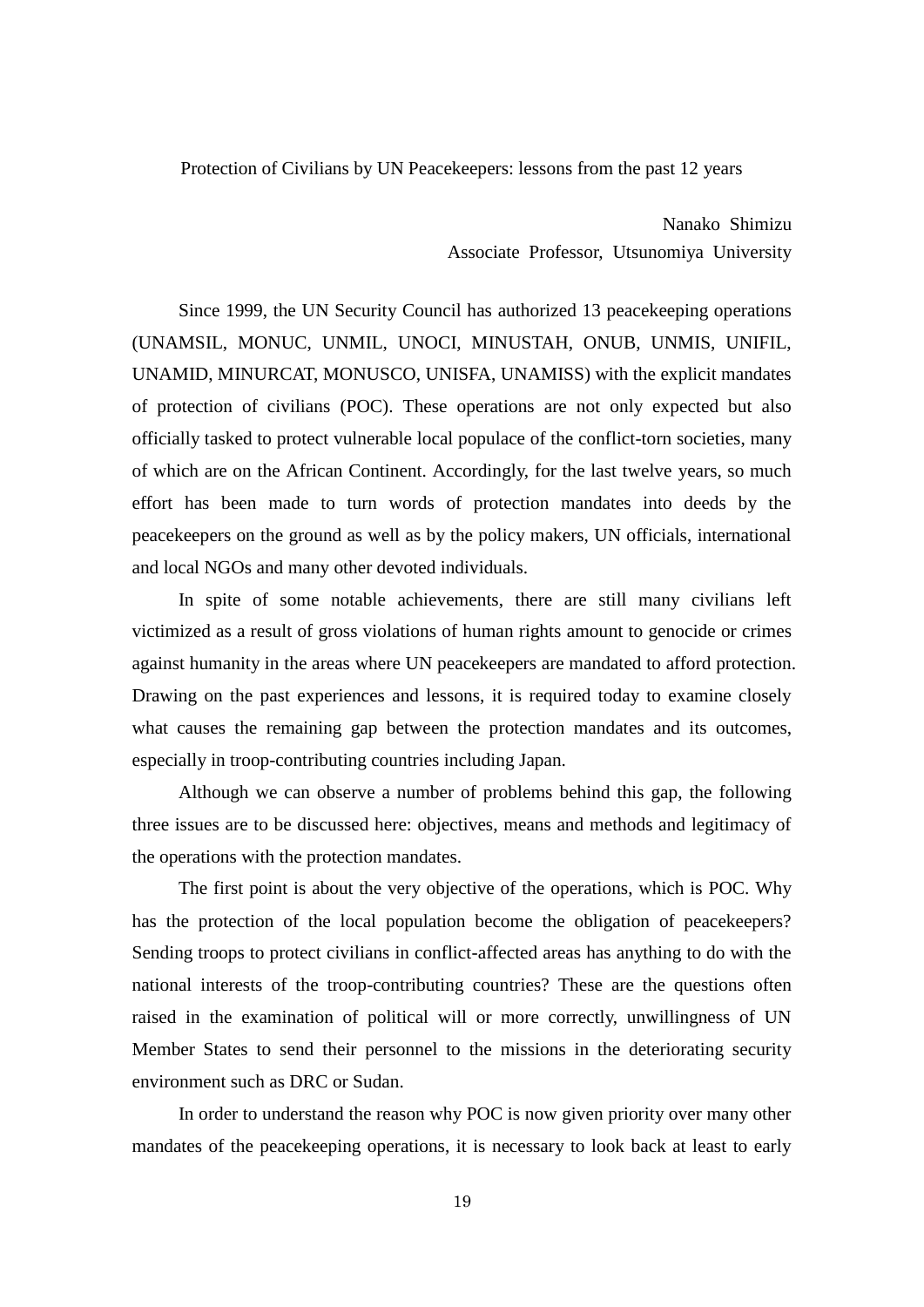1990s when the UN operations were not able to live up to the expectations of the local people as well as the international community to protect civilians from grievous attacks and serious human rights abuses. These "failures" of the early 90s' operations continue to remain as a "organizational trauma" in the UN until today and result in numerous endeavors to alive to the intricate challenges; a pile of Security Council resolutions and thematic meeting records on the issues of POC including the special needs of women and children, researches and studies made by both UN and non-UN bodies, and above all, the "mainstreaming" the protection mandates in peacekeeping operations (S/RES/1674, S/RES/1894).On the other hand, a sharp debate over the "responsibility to protect" is still up in the air, especially after the controversial air raids by NATO forces on Libya from March to October this year.

Second point is concerning the means and methods of protection on the ground. It is well acknowledged that the abilities and capacities of each operation are defined in the Security Council resolutions. However, as many have critically observed, the wording of the resolutions is not clear enough to the commanders and privates in the field as to what extent and in what ways they are allowed to carry out their mandates, in some cases, by using force. For the purpose of clarifying the content and scope of the protection mandate, DPKO recently developed a pre-deployment training module on POC called "Specialized Training Materials on Protection of Civilians and Prevention and Response to Conflict-related Sexual Violence." The material explains a range of POC including protection through political process, protection from physical violence and the establishing a protective environment. It also provides some instructive case studies on how to distinguish civilians from combatants or when and to what extent it is allowed to use force, to cite a few. These practical and pragmatic approaches to improve the performance of protection mandates are essential for the future development of UN security system in general.

Lastly, the legitimacy issue of the peacekeeping operations must be considered. One of the reasons why POC is prioritized is that any failure to provide protection may undermine the legitimacy and credibility of the mission in the eyes of the local community. Additionally, there is a widespread concern that peacekeepers may by themselves to be a threat to civilian population through exploitations and abuses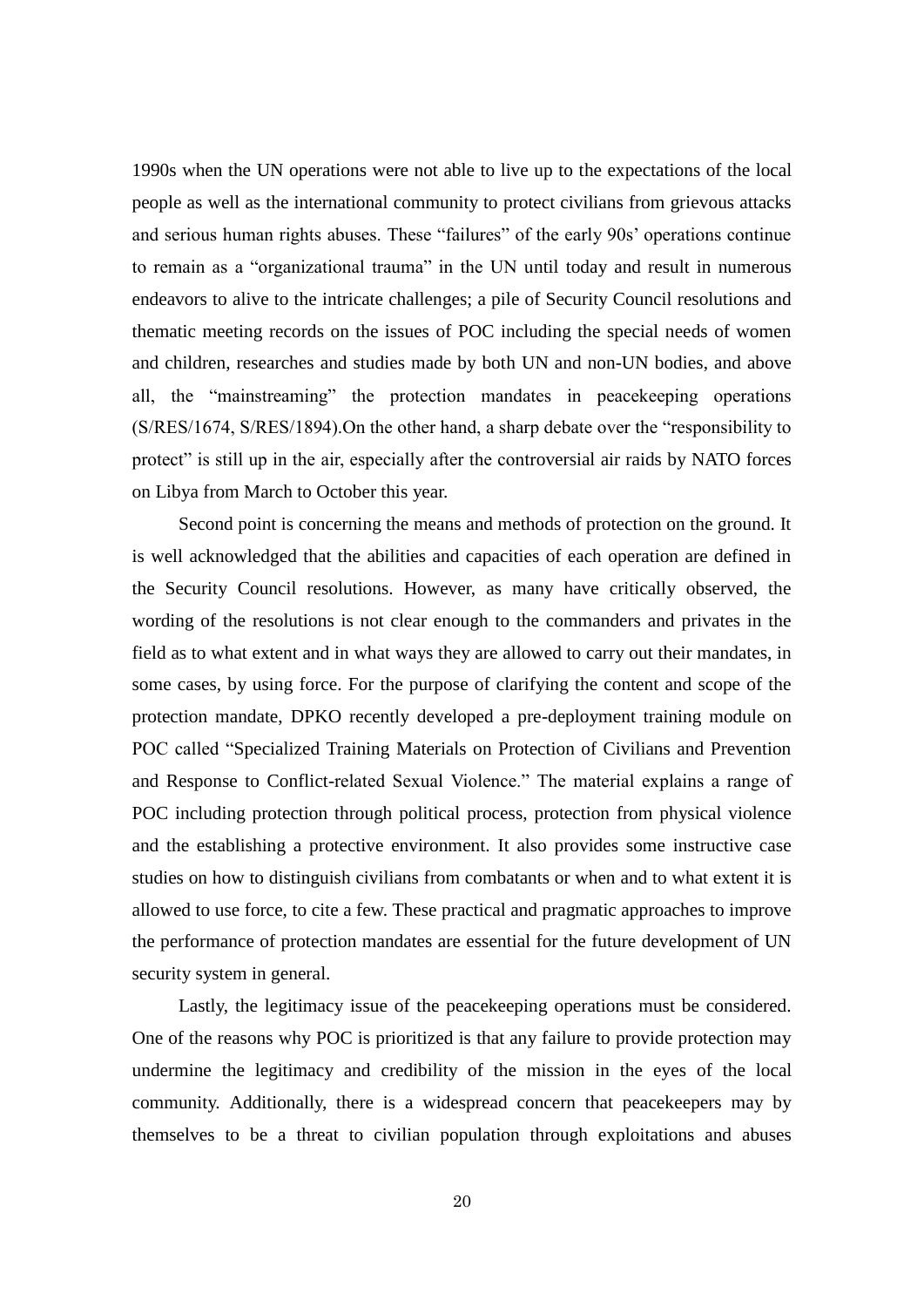violating international human rights laws. It can be said that these misconducts belong only to a minority. However, as is the case with the mission in DRC, joint military operations with governmental forces may puts the impartiality of the mission into question. Although there are allegations insisting that the governmental forces are violating international humanitarian laws by targeting civilians, it is often difficult for the peacekeepers to take decisive actions against the governmental authority, for it may lead to a withdrawal of the consent of the national authority to the deployment of the mission. Moreover, multinational nature of the UN mission can cause operational discrepancies and inefficiencies fatal to the effective operation. These difficulties in the implementation of POC reflect the tension between the imperative and universal nature of the principle of POC and the nationally-divided nature of the Westphalia System which constitutes the basis of the Unite Nations System.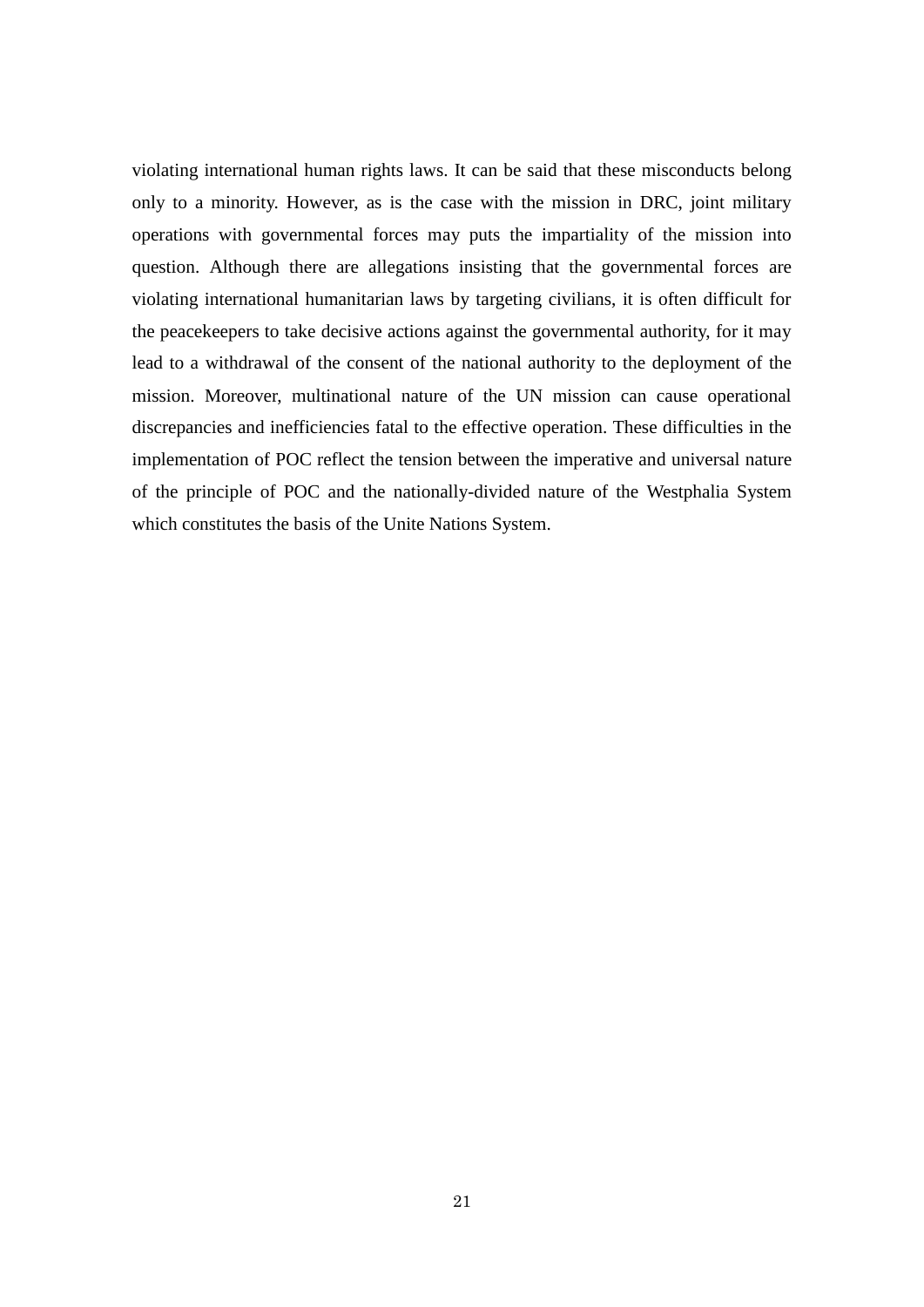New environment and issues surrounding UN Peace Missions : How to "Integrate" the "multidimensional" activities?

> Toshiya Hoshino Professor, Osaka University

The year 2012 marks the 20th anniversary of the release of the landmark UN Secretary-General Report *An Agenda for Peace* in New York and the enactment of the International Peace Cooperation in Tokyo, which opened the door for the participation of the Self-Defense Forces of Japan in UN peacekeeping and humanitarian operations, among others. During the past two decades, the nature of the threats to international peace and security has diversified. The rise of civil conflicts, often with the tragic and violent actions of mass atrocities and ethnic cleansing, the proliferation of weapons of destruction, the mass movement of refugees and internally displaced persons, the spread of terrorism and crime networks across borders, and the fear of infectious diseases. They have caused human security challenges, beyond the traditional threats to national security. The weakening of the governance system of many states – the issue of "fragile states" – has made the situation more complex. The deterioration of global environment problems has contributed to enhance the magnitude of natural disasters around the world.

The international community has boldly attempted to tackle these matters, though the result is far from satisfactory. Nonetheless, the military interventions to humanitarian emergencies, with or without the authorization from the UN Security Council and with trials and errors, have paved the avenue to today's discussion on "responsibility to protect." Conflict prevention is now preferred to the more reactive dynamics to conflicts. The peace operations of date encompasses in longer perspective

22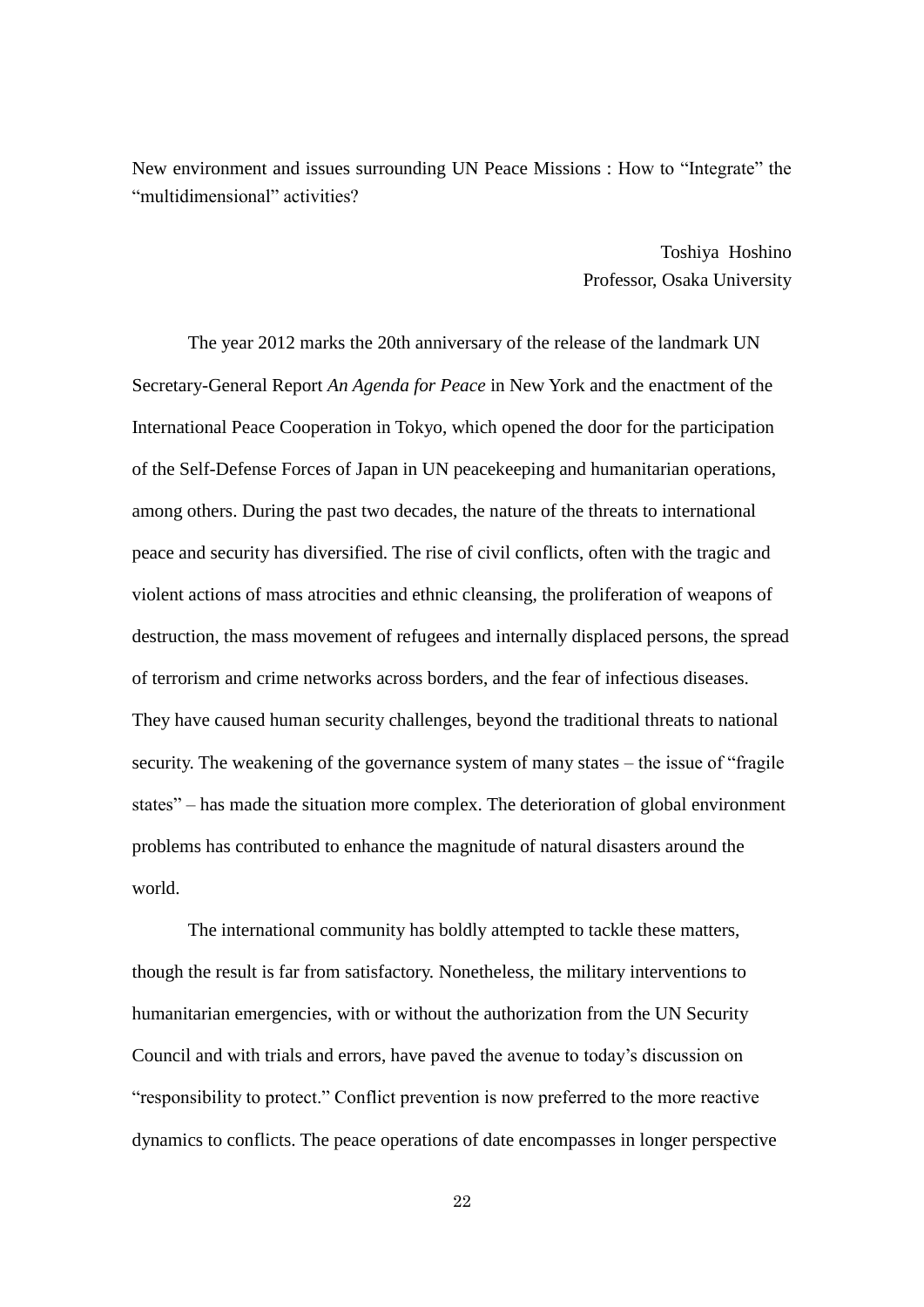to envision "consolidation" of peace beyond the simple maintenance of status quo.

As to the UN Security Council mandated peace missions, we can identify at least three new trends. They are: the frequent approval of PKO actions under Chapter VII of the UN Charter, the increase of multifunctional and multidimensional nature of their activities, and the sequencing of the DPKO-planned Peacekeeping missions and the DPA-led special political missions, including peacebuilding missions.

These are of course useful international efforts to support the local stakeholders who have chosen to take the path of peace and to foam a new unified country to live. But the more liberal use of Chapter VII signifies a rather large departure from the traditional style of PKOs characterized by the principles of consent, neutrality and the limitation of use of weapons. Missions' mandate today involves more robust actions when situation requires. The multifunctional and multidimensional missions are effective in the sense that they are tasked to promote post-conflict peacebuilding, reconstruction and longer-term development. These efforts are only successful when the expertise of civilians and militaries are combined effectively.

Having said that, however, it is not always correct to take the recent trend of multifunctional and multidimensional nature of peace missions as the matter of course. It is simply because the role of UN mission is not the only actor on the ground. On the contrary, it is useful to place the role of the UN mission in the broader" UN presence" on the ground. In this way, we can 1) closely scrutinize the level of integration between the Mission and the rest of the actors on the ground and 2) build the capacity of the host government and its people so that the authority and responsibilities can be effectively transferred to them.

The role of the UN missions on the ground is undoubtedly indispensable. But

23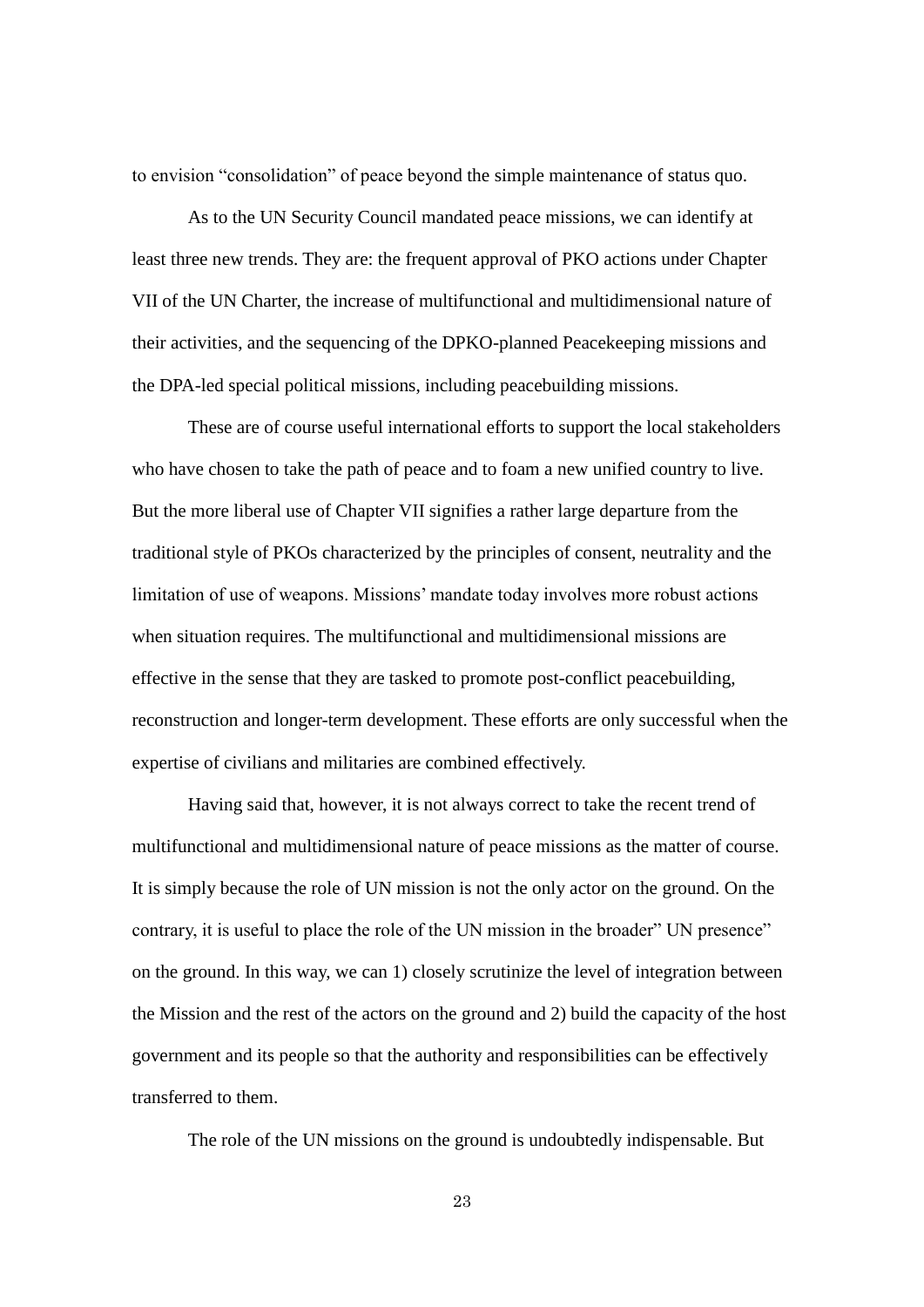it's existence is supposed to be a temporary one. In other words, it is a paradoxical body whose final objective is to eliminate its role in favor of self-sustaining governance, reconstruction, peacebuilding, and development. The figure below tries to visualize the 6 phases that typical post-conflict countries might gone through, in which the roles of UN headquarters (New York) and field organs, those of UN PKO and special political missions as well as the international financial institutions (the World Bank and the IMF), the process of handing over of authority and responsibility, and the role that NGOs/civil society and business sector can play. In sum, the tasks of bringing self-sustaining peace on the ground require multidimensional and multifunctional activities by many stakeholders. But what is most important is the political process and leadership that bring together and integrate all these necessary activities for the benefit of host government and its citizens.

| Phase 1                                                                                                                                                           | Phase 2                                                                    | Phase 3                                                                  | Phase 4                                                                     | Phase 5<br>Phase 6                              |
|-------------------------------------------------------------------------------------------------------------------------------------------------------------------|----------------------------------------------------------------------------|--------------------------------------------------------------------------|-----------------------------------------------------------------------------|-------------------------------------------------|
|                                                                                                                                                                   |                                                                            |                                                                          | $NY$ : Deliberation at the UN SC $\Rightarrow$ Tasking to the UN PBC        | Removal<br>from the SC                          |
| stabilization -----------------------------><br>------ consolidation of peace-------------------------><br>----- mid-to-long term recovery/dev't ------><br>armed |                                                                            |                                                                          |                                                                             |                                                 |
| conflict<br>SC-mandated<br>MNFs<br>Peace                                                                                                                          | SC resolution-<br>mandated<br>Full-spectrum<br>PKO / led by<br><b>SRSG</b> | SC resolution -<br>mandated<br>SPM:<br>Integrated office<br>/led by ERSG | SC resolution-mandated SPM:<br>Peacebuilding<br>Mission / ERSG<br>UNCT/ERSG | UNCT<br>Led-by<br><b>ERSG</b>                   |
| enforcement<br>Emergency humanitarian assist.                                                                                                                     |                                                                            | $UNCT \diagup$<br><b>DERSG</b> serves<br>as RC/HC                        | serves as RC · HC<br>World Bank/IMF<br>etc                                  |                                                 |
| SG-appointed<br>envoy                                                                                                                                             |                                                                            | World Bank/ IMF<br>etc                                                   | Parties' own efforts for<br>reconstruction. Peacebuilding, development      |                                                 |
| Peace making                                                                                                                                                      | <b>UNCT</b>                                                                |                                                                          |                                                                             |                                                 |
|                                                                                                                                                                   |                                                                            |                                                                          | Political processes among parties to the conflict                           |                                                 |
|                                                                                                                                                                   |                                                                            | Works of NGOs/civil society                                              |                                                                             |                                                 |
|                                                                                                                                                                   | Peace agreement                                                            |                                                                          |                                                                             | private sector ·<br><b>Business opportunity</b> |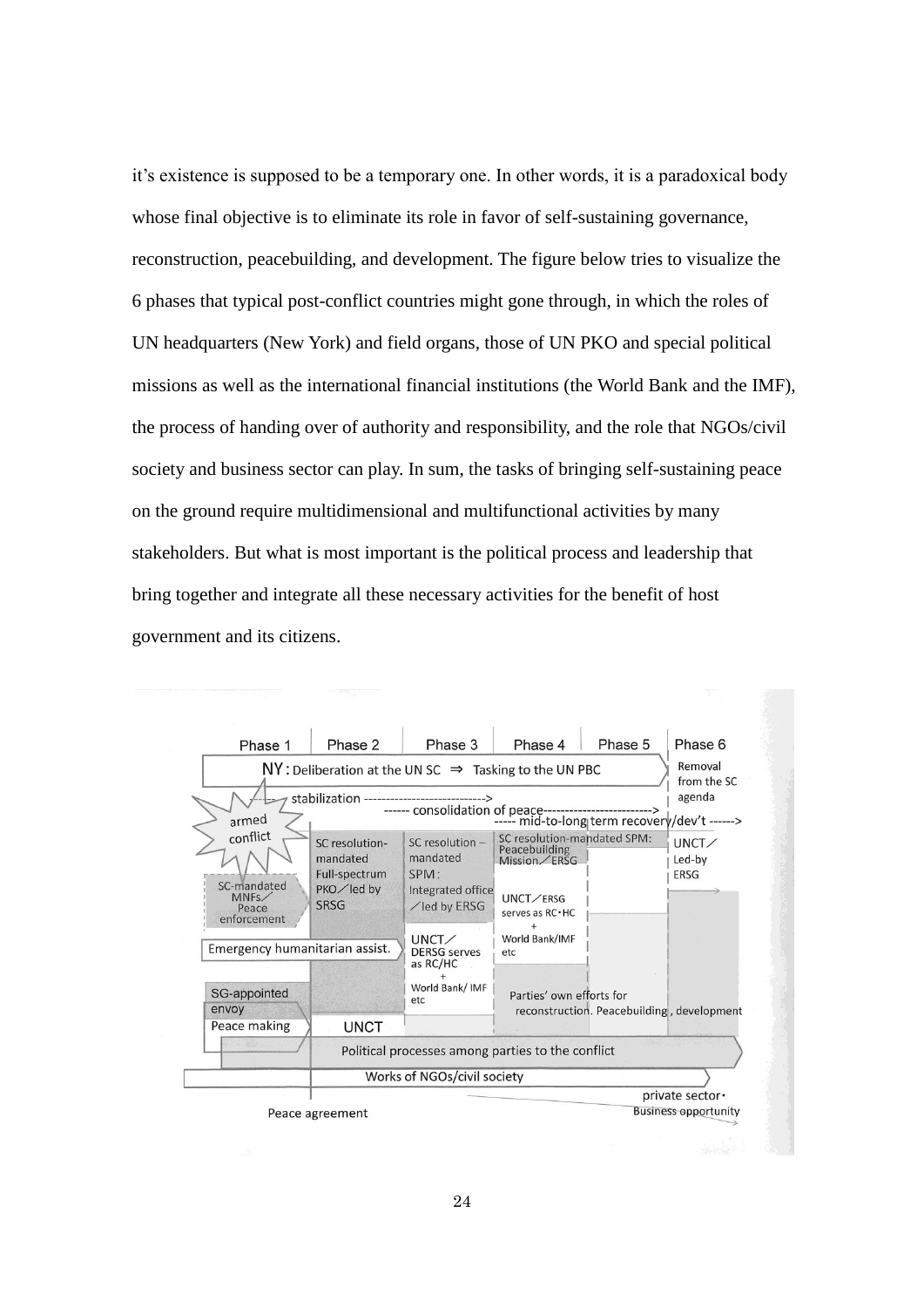#### **Responsibility to Protect and Protection of Civilians: 'Sisters, but not Twins'**

Vesselin Popovski UNU-ISP Tokyo

Two related, but distinct concepts have risen on the international agenda in the last decade: the duty for Protection of Civilians (PoC) in armed conflict, and the Responsibility to Protect (R2P) people from mass atrocities. There is a close relationship between them - they share the same concern—civilian suffering from mass human-induced violence—and both have underpinned international policy and calls for interventions. But there are also important differences to their scope and the situations and ways in which they can be applied. One can argue that they are 'sister' concepts: it is important to keep in mind their differences, as to avoid confusion and gaps in responsibilities; but also it is important to exploit the commonalities between the two as to bring mutual reinforcement and co-operation among actors. The UN Security Council Res.s 1970 and 1973 on Libya utilized both concepts.

#### **Differentiating R2P and PoC**

The two concepts have a similar origin, they share the same initial humanitarian impulse, but they have different scope and applicability. Not all war crimes would fall under PoC, because some of them are not committed against civilians—for example, mistreatment of prisoners of war. But all war crimes would fall under R2P, as they represent one of the four atrocity crimes. War crimes against civilians, as well as crimes against humanity committed during armed conflict, would fall under both R2P and PoC and in these situations the two circles of R2P and PoC would overlap.

A situation that would fall under PoC, but not R2P, for example would be protection of civilians threatened from escalating armed conflict, if mass atrocities are not planned and committed as part of such armed conflict. A situation that would fall underR2P, but not PoC, would be, for example, ethnic cleansing or crimes against humanity without nexus to an armed conflict. On one hand, PoC is narrower than R2P—if all war crimes trigger R2P, not all war crimes would fall under PoC—some are not committed against civilians. On another hand, R2P is narrower than PoC—it would not apply in every armed conflict, but only in those, in which mass atrocities have been systematically planned and committed.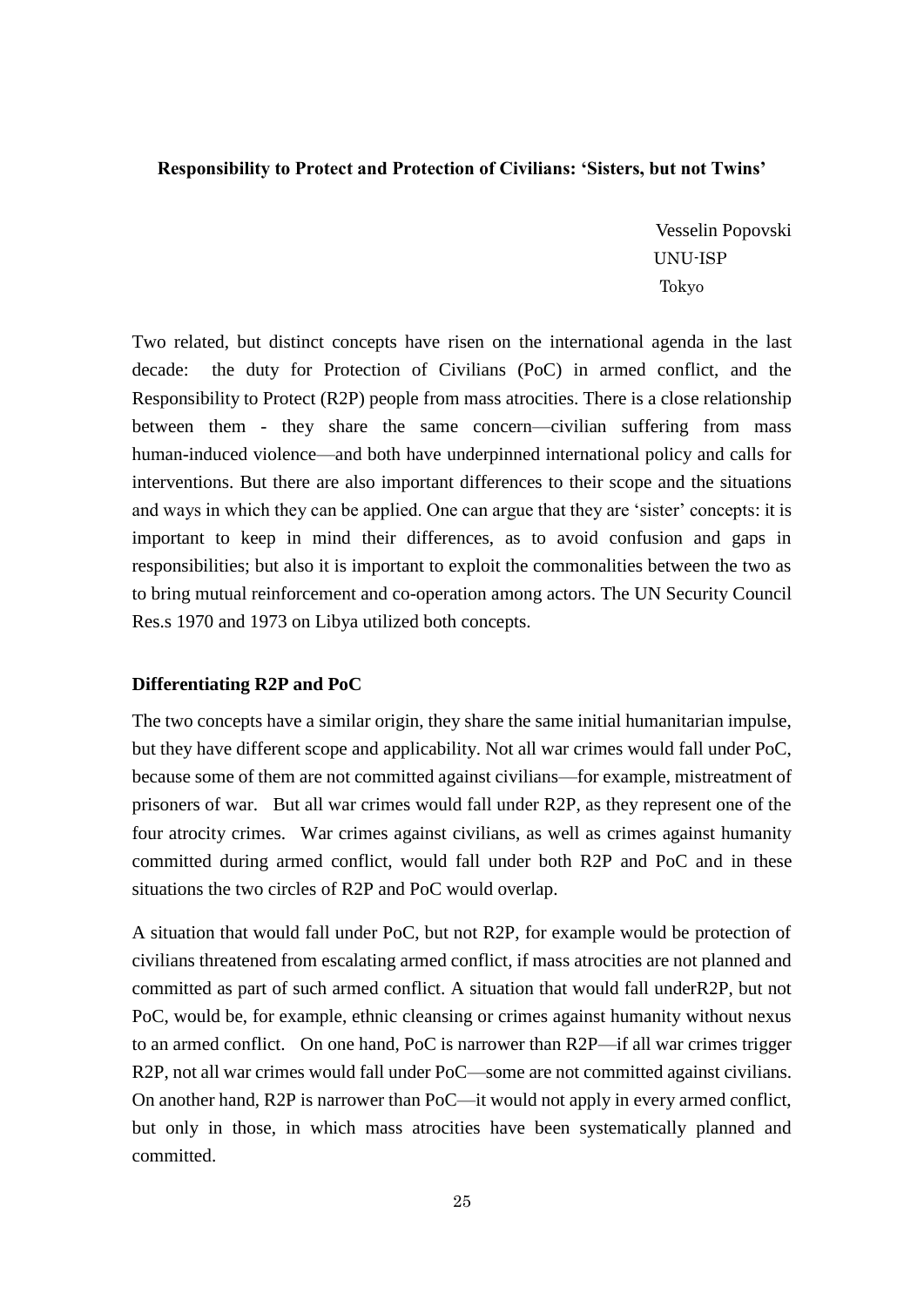Interestingly, a situation that originally was not an armed conflict, can escalate into an armed conflict and engage PoC. The first UN Security Council Res. 1970 (26 February 2011) on Libya describes atrocities against peaceful demonstrators—not yet an armed conflict—and activates R2P (crimes against humanity), but is technically not yet a PoC situation. The second UN Security Council Res. 1973 (17 March 2011) already describes the situation in Libya as a civil war, not simply protests and riots, and PoC comes to life (in parallel with R2P) as it applies in non-international armed conflict. Another interesting element, emphasised in Res. 1973, is that PoC is an obligation of all parties in conflict, therefore it urges not only the Gaddafi regime, but the rebels also to protect civilians. If R2P is a matter for states only, PoC can be an obligation for non-state actors.

The comparison between the legal sources of R2P and PoC can be illustrated as follows:

| <b>Legal Sources</b><br>R2P    | <b>PoC</b> Legal Sources             |  |  |
|--------------------------------|--------------------------------------|--|--|
| 1948 Genocide Convention       | 1949 Fourth Geneva Convention        |  |  |
| (genocide)                     | (PoC), International Humanitarian    |  |  |
|                                | Law (IHL), jus in bello traditions   |  |  |
| 1949 four Geneva Conventions   | UN Security Council Res.s: thematic  |  |  |
| and their Additional Protocols | (Res. 1894) and country-specific     |  |  |
| (war crimes)                   | mandates to PoC                      |  |  |
| 1998 Rome Statute for ICC      | Refugee Laws (1951 Convention,       |  |  |
| (crimes against humanity,      | 2009 African Union Convention on     |  |  |
| forceful deportation)          | <b>Internally Displaced Persons)</b> |  |  |
| Domestic Law                   | Ottawa protocol banning land-mines   |  |  |
| Bilateral, Regional Law        | 2010 Convention on Cluster           |  |  |
|                                | <b>Munitions</b>                     |  |  |
| UN Charter, Chapter VI, VII,   | <b>Relevant Human Rights</b>         |  |  |
| <b>VIII</b> measures           | Laws-prohibition of recruitment of   |  |  |
|                                | children in armed forces             |  |  |
| <b>Relevant Human Rights</b>   |                                      |  |  |
| Laws-non-discrimination of     |                                      |  |  |
| ethnic minorities              |                                      |  |  |

**Table 1. Comparison of Legal Sources for R2P and PoC.**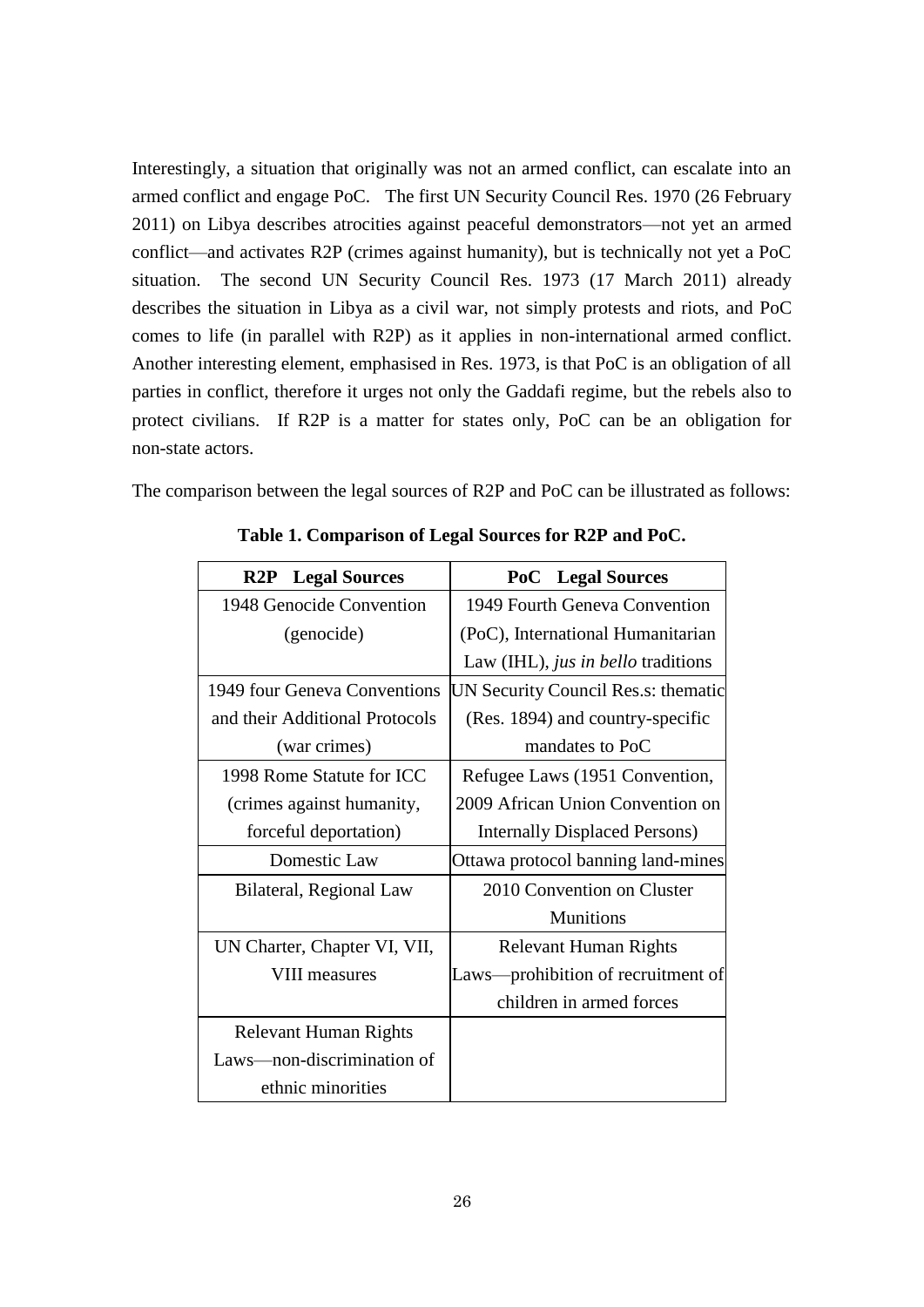If all four Geneva Conventions are relevant to R2P, only the last (fourth) Geneva Convention will be relevant to PoC. The whole volume of human rights laws would be too large for both R2P and PoC, and some will be relevant—for example non-discrimination of minorities would be relevant to R2P, if minorities rights are gradually abused, this can escalate into ethnic cleansing or genocide. In another example, children's rights may be relevant to PoC in case of a serious impact of armed conflicts on children. The legal sources for PoC also would include refugee laws, some disarmament treaties, prohibiting certain weapons, like chemical weapons, landmines or cluster munitions, that cause excessive civilian suffering.

Table 2 indicates the similarities and differences between R2P and PoC in terms of which actors are engaged in various types of protection:

| R2P<br><b>Actors</b>                                                                                                                                                                   | PoC<br><b>Actors</b>                                                                          |  |
|----------------------------------------------------------------------------------------------------------------------------------------------------------------------------------------|-----------------------------------------------------------------------------------------------|--|
| <b>UN Secretary General Special</b><br><b>Advisors</b>                                                                                                                                 | <b>Armed Forces</b>                                                                           |  |
| Police, law enforcement<br>institutions (Pillar 1)                                                                                                                                     | Peace operations, UN Security<br>Council, Department of<br>Peace-Keeping Operations<br>(DPKO) |  |
| Regional actors: African Union,<br>European Union, League of Arab<br>States, others                                                                                                    | UN Agencies:<br>UNHCR, OCHA                                                                   |  |
| DPKO, UNHCR,<br>High-Commissioner for Human<br>Rights, Peacebuilding Commision,<br><b>UNICEF, Special Rapporteur on</b><br>Children; Aid donors, capacity<br>builders, NGOs (Pillar 2) | <b>ICRC</b>                                                                                   |  |
| Mediators, fact-finding missions,<br>Secretary-General (non-coercive<br>measures); UN Security Council<br>(coercive measures, Pillar 3)                                                | Humanitarian NGOs                                                                             |  |
| <b>International Criminal Tribunals</b>                                                                                                                                                |                                                                                               |  |

**Table 2. Comparison of Actors Engaged with R2P and PoC.**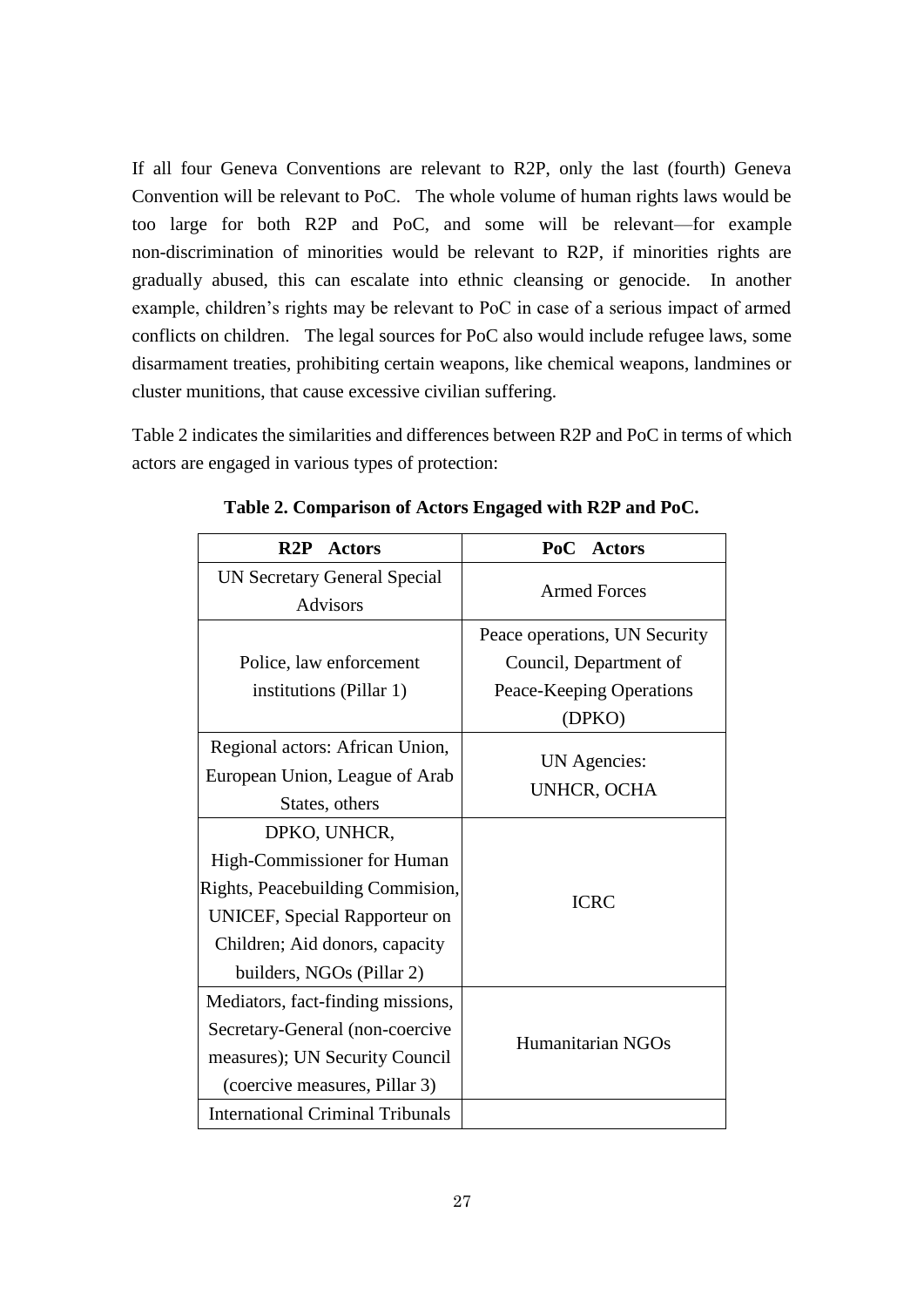Some actors would engage in both R2P and PoC, but others will have specific mandate in just one type of protection. Although R2P may have the ambition to engage almost everyone, illustrated in the formula 'narrow, but deep response', some actors—PKO, UNHCR, ICRC, OCHA—that are very willing to apply PoC, are reluctant to engage with R2P, considering it as a potential jeopardy for their mandates. Agencies, that acknowledge and engage in PoC, have been reluctant to attach their mandate to R2P, seeing the concept as too interventionist. In fact one needs to remind that R2P contains very little interventionism - even within the pillar 3 machinery, the military intervention forms only a last option. Adding that R2P came to existence as a counter-point of intervention it is about helping potential victims of atrocities. Although technically not a firm international legal obligation, it has reached global acceptance and every General Assembly debate proves this. R2P, as the 'younger sister', does not undermine action, rather it catalyses it, it can mobilise political will and serve the PoC agenda well. The 'sister' concepts R2P and PoC can reinforce each other, but also can compete with each other.

#### **R2P and PoC: Libya 2011**

R2P and PoC merge closer, when it comes to very critical situations, as in February-March 2011 in Libya, where the R2P has been rapidly developed from pillar 1 reminder of the obligations of Libya in Res. 1970, to the whole scope of pillar 3 'timely and decisive response', when Libya manifestly failed to protect. In parallel, the categorisation of the situation as civil war brought PoC language into Res. 1973 and it became a textbook Res. for a parallel application of both PoC and R2P.

Libya 2011 is not the first time when R2P was referred to by the UN Security Council—previous Security Council Res.s on Sudan and Cote d'Ivoire also used R2P language. Also Libya is not the first time when the Security Council has authorised use of force to protect civilians—the bombing of Bosnian Serb military targets around Sarajevo in 1995 was aimed mostly to protect Bosnian Muslim civilian population and was under a solid authorisation by the Security Council. I would even question that Res. 1973 is the first time the Security Council has authorised the use of force for human protection against the wishes of a functioning state, and as Bellamy and Williams argue, that the closest the Council came to doing so in the past, was in Security Council Res. 794 (1992) in Somalia and Res. 929 (1994) in Rwanda. Let us not forget the Security Council Res. 688 (1991) in the aftermath of the first Gulf War that established a no-fly zone to protect the Kurdish minority in Northern Iraq, certainly against the wishes of a functioning state (Iraq) and in a very similar situation to that in Libya—Saddam Hussein was threatening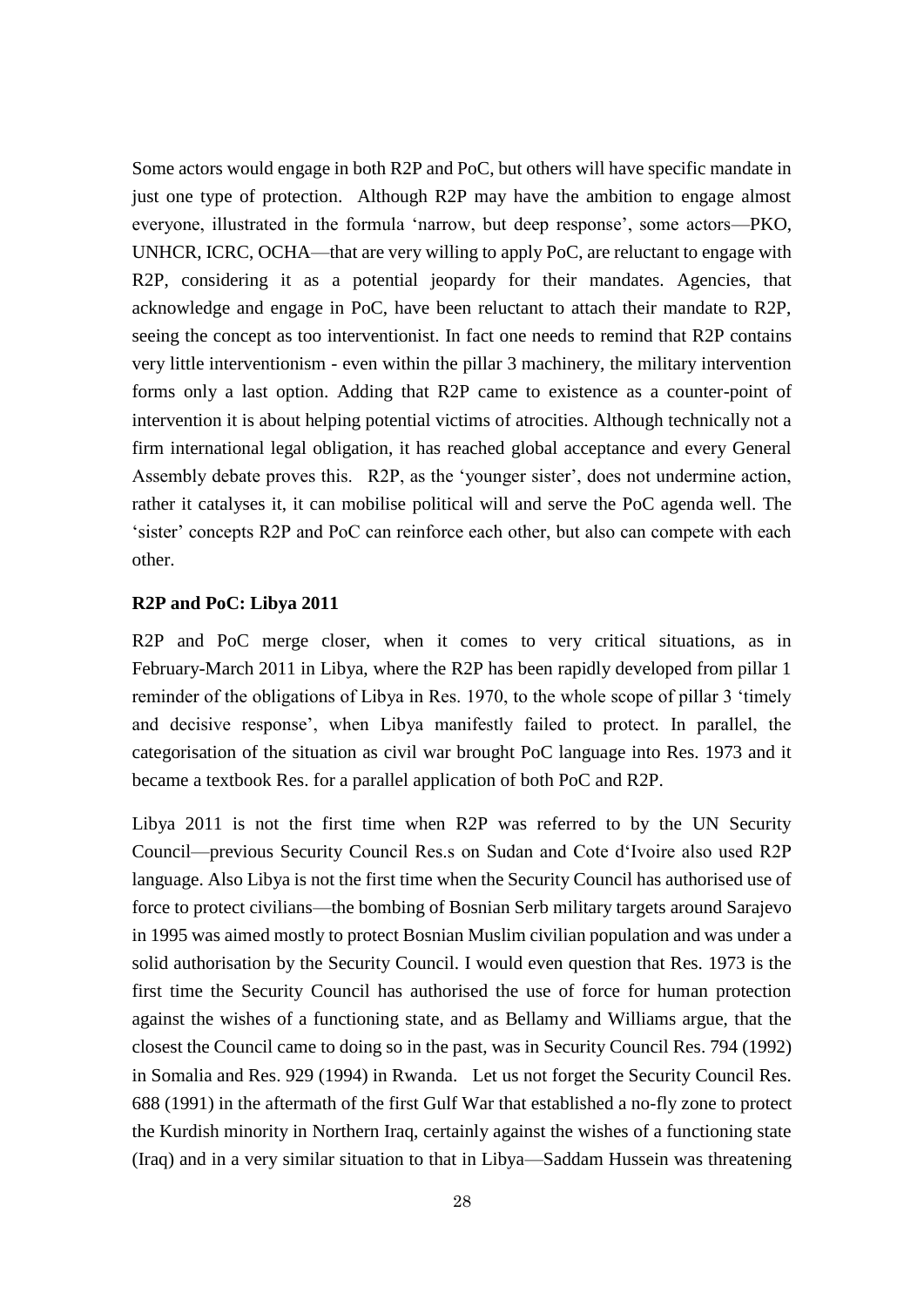with massacre a huge part of the Kurdish population. Although 688 did not use the language 'all necessary means', the no-fly zone in Northern Iraq was not a paper-tiger—it was supported with limited air strikes several times in the 1990s, with the intervening states referring to 688 as a justification of their military actions. The Res. 688 was adopted when the R2P did not exist yet as a defined concept, and when PoC was simply a legal requirement from the Fourth Geneva Convention, therefore one can regard the two Security Council Res.s 1970 and 1973 on Libya as the first real test of utilizing the two 'sister' concepts R2P and PoC to stop a potential mass slaughter of civilian population.

### **Res. 1970**

The Security Council invoked R2P immediately when on 26.02.2011 it considered the deadly risk and the urgent need to protect the Libyan population from atrocities, and adopted Res. 1970, condemning the use of force against civilians, deploring the gross systematic violations of human rights, expressing deep concerns at the deaths of civilians and the incitement to hostility by the Libyan Government. The Council considered that the systematic attacks against civilian population may amount to crimes against humanity—referring to one of the atrocity crimes, triggering the applicability of R2P. In explicit text and in a separate paragraph, Res. 1970 recalled the Libyan authorities' *responsibility to protect* its population.

There was no positive reaction, rather the opposite, Gaddafi not only ignored Res. 1970, but committed clear breaches of it, refusing to permit humanitarian aid convoys, a clear failure to exercise R2P. The search for a peaceful solution through the UN Special Envoy and AU High-Level Committee continued, but gradually most governments and regional organisations realised that the use of diplomatic efforts only would not protect the Libyan people in lethal danger. Acknowledging Gaddafi regime's manifest failure to protect people, the international community shifted into enforcement measures: on 12.03.2011 the League of Arab States (LAS) called on the Security Council to impose immediately a no-fly zone on Libyan air force and to establish safe areas as a precautionary measure to protect civilian people.

#### **Res. 1973**

The demand for no-fly zone by the LAS proved to be crucial. The UK, France and Lebanon introduced a new Security Council Res. 1973 which urged the parties to armed conflict to "bear the primary responsibility to take all feasible steps to ensure *protection of civilians*". In Res. 1973 the PoC came to life, as the situation moved from a riot—which does not qualify as 'armed conflict'—to a civil war, or a non-international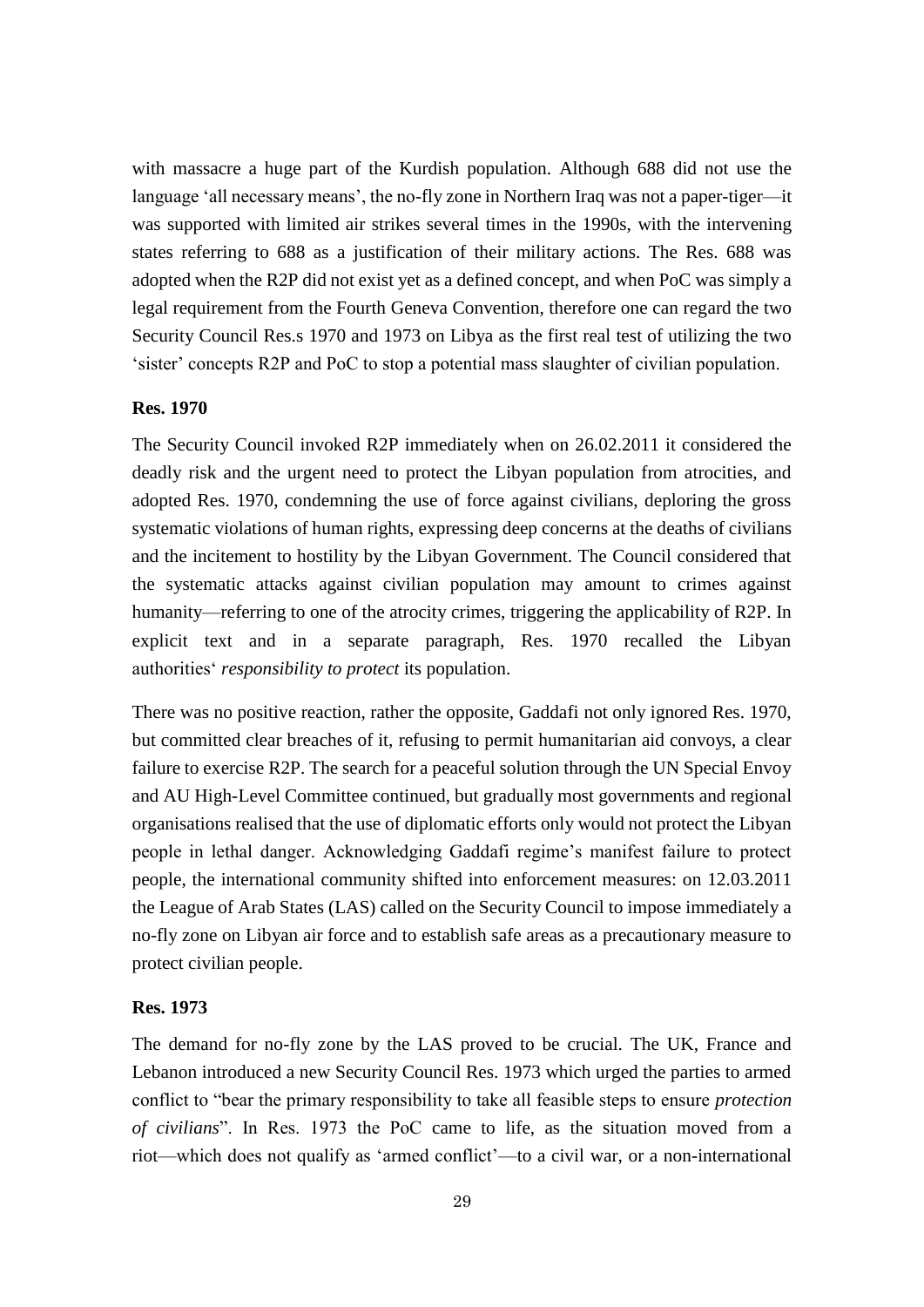armed conflict. This was an important development, as the Security Council could now strengthen its decisions based on obligations under international humanitarian laws, applicable only in time of (civil) war and add war crimes jurisdiction to what has already been established as R2P obligations in Res. 1970 on the basis of potential crimes against humanity. In Res. 1973 all the force of PoC (applicable to armed conflict) is added into the force of R2P, previously activated in Res. 1970. The 'sister' concepts R2P and PoC in Res. 1973 were synergized, their forces merged to urge the Security Council to utilise all its overwhelming power under Chapter VII—including use of force—to protect the civilian population and civilian-populated areas. This timely and determined decision of the Security Council—a body often accused of being obsolete—can be regarded as a triumph of both PoC and R2P.

Paragraph 4 of Res. 1973 under the sub-title 'Protection of Civilians' contained the authorisation of the use of force in the well-known formula 'to take all necessary measures'. Paragraph 5 added into the authorisation of the use of force the establishment of a no-fly zone. Paragraph 13 of Res. 1973 added an additional authorisation to use force—after calling upon all vessels and aircraft of flag States to co-operate with the inspections of the arms embargo, the Council also authorised Member States, to use "all necessary measures commensurate with the specific circumstances to carry out such inspections". This additional and limited authorisation of use of force in Res. 1973 does not, curiously, target Libya only, it can apply against any other state (including its vessels and aircraft) that may violate the arms embargo. Here comes probably the most controversial issue: Res. 1970 and 1973 not only prohibited the supply of any weapons to Libya, but also authorised limited use of force to intercept such supplies. When in late June 2011 the French parachuted machine guns, rocket-propelled grenades and munitions to the Libyan rebels, could, Russia, officially protesting this as a violation of Res. 1970, use force against the French aircraft, delivering such weapons to rebels in contravention of the Resolutions? Ironically, such use of force by Russia to prevent the French supplies of weapons to Libyan rebels would have been in compliance with Par. 13 of Res. 1973.

#### **R2P and PoC after Libya**

Security Council Res. 1970 and 1973 represent a triumph of R2P and PoC. It would have been a defeat of R2P and PoC, if Qaddafi could massacre the citizens of Benghazi. The Resolutions are a triumph of R2P, because for the first time since the concept emerged ten years ago, the full and deepest scope of its implementation was utilized. The pillar 1 domestic responsibility to protect was referred to in Res. 1970, and when this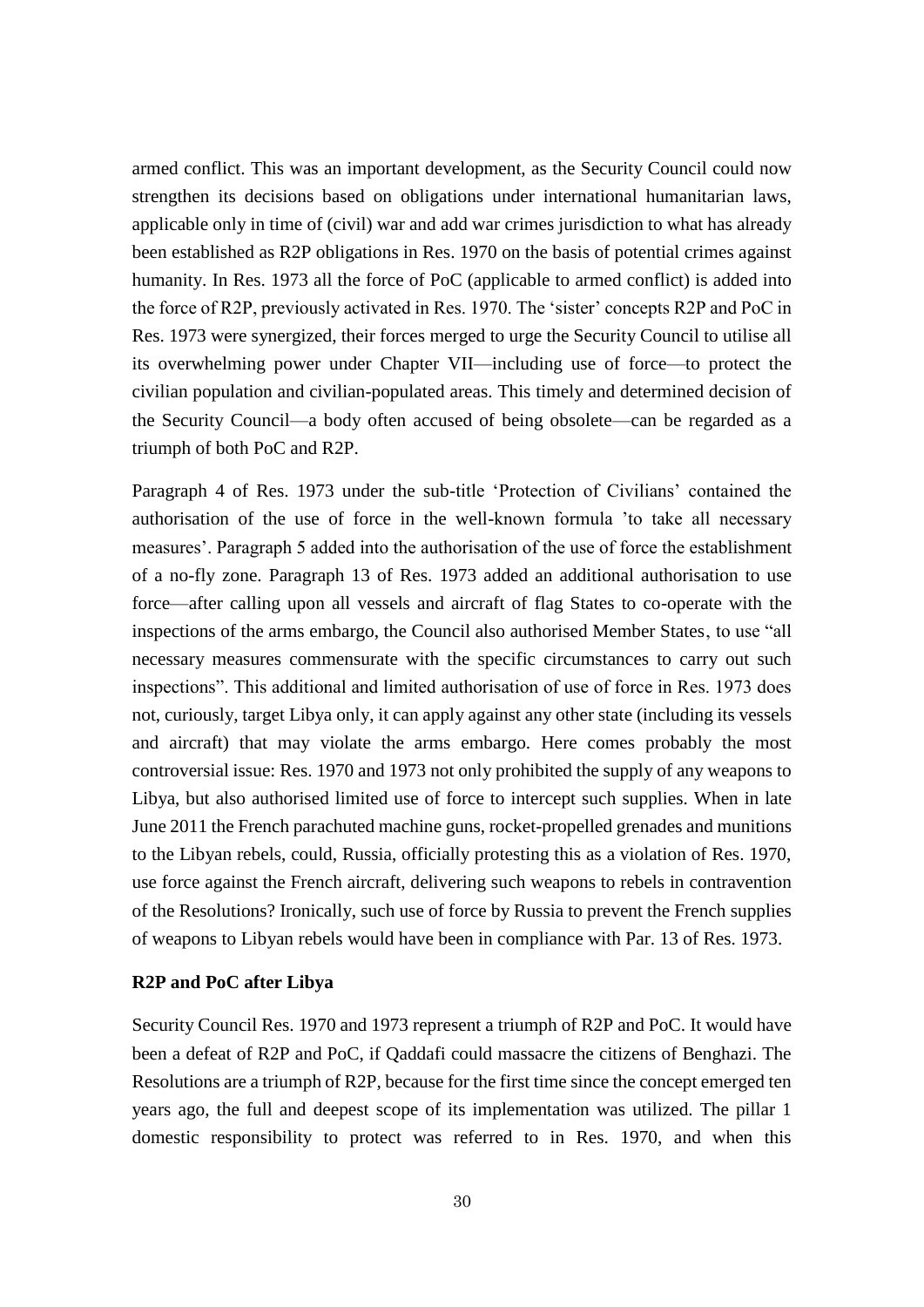responsibility was manifestly flouted and the regime threatened its own population with massacre, the responsibility shifted to the international community—and both the UN and the regional organisations engaged in the full scope of pillar 3 measures: negotiations, diplomatic pressure, sanctions, and use of force. The removal of Gaddafi from power was nowhere stated as an aim in the Resolutions. Also, the military action was only one part of the whole coercive regime. A common mistake is to see R2P simply as a military intervention—in fact the international community has a lot of options before it comes to military intervention. What the responses to the crisis in Libya show, is that the Chapter VI and the Article 41 measures could be shortened to move faster towards a 'timely and decisive' military response. Libya showed that consensus could be difficult, particularly when it comes to the last resort. It was the extraordinary coincidence of many factors in Libya that allowed the triumph of R2P and PoC.

If Libya demonstrated the full opportunity of R2P and PoC, Syria showed the opposite—the limits of the concepts. The difficult question from Kosovo in 1999 (that triggered the debates and gave birth to R2P) 'How to save people from mass atrocities, when a state manifestly fails to protect them and the UN Security Council is paralysed?'—is back on the table. The biggest R2P triumph so far—in Libya, could be followed by probably the biggest R2P failure so far—to protect people in Syria and elsewhere. If the UN and the regional organisations would not act with the same determination, as they did in Libya, the danger of selectivity in the application of R2P and PoC will continue to cloud international law in doubt. In the words of Dr. Simon Adams, Executive Director of the Global Center for the R2P "while tanks, troops and even warships have been unleashed against ordinary Syrians, the Security Council has so far failed in its responsibility to protect civilians. Syria has become a stain upon the conscience of the world'

Professor Ed Luck, the Special Representative of the UN Secretary-General on R2P, when I interviewed him in July 2010, named the two concepts 'cousins, but not sisters', but this was before the Res.s 1970 and 1973 on Libya. After Libya, which demonstrated how important is the progress in development of awareness, adoption and implementation of both R2P and PoC concepts, I would not hesitate to define R2P and PoC as 'sisters, but not twins'. The two concepts may exist separately in normal circumstances, but when people's life is deadly threatened in critical situations, such as Libya in February-March 2011, they should reinforce each other, merge closer as to avoid gaps in protection of innocent people at risk.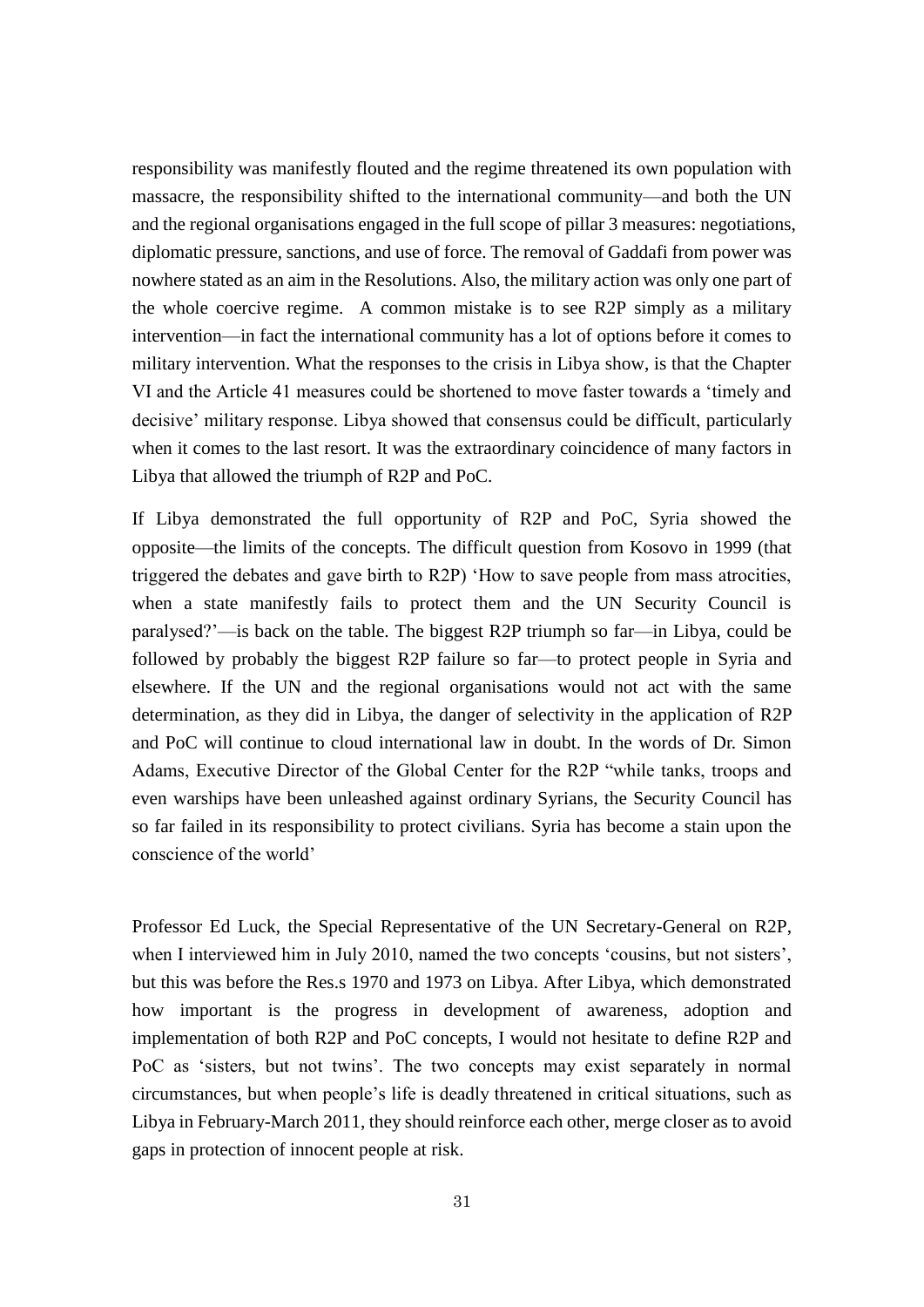#### Security Sector Reform and the UN Peace Operations

Hiromi Fujishige Professor, Hosei University

#### 1. What is Security Sector Reform?

In recent years, Security Sector Reform (SSR) has attracted wide attention as a key to achieving peace in war-torn nations. In the aftermath of civil war, the indigenous security sector (e.g. military, police) hardly functions in maintaining law and order, thereby increasing the probability of another war. For this reason, the international community, represented by the UN, EU and the governments of advanced nations, has become keener to support SSR in post-conflict environments.

 Nevertheless, contemporary SSR is essentially different from traditional defence aid. First, it aims at not only improving the practical capability of local security organs but also causing profound change in their ways of thinking, behaviours and attitudes towards their citizenry. In those countries, the security forces cannot prevent internal conflict because they lack the ability to do so. Even worse, their problematic nature often fosters the causes that result in conflict, where they intensify and develop into wars. In those countries, the local security sectors often repress the minorities, protecting the power-wielders and the stakes of majority. Cruelty, greed and unfairness causes fear and depression among the oppressed, an open invitation to armed resistance. If such serious problems remain unresolved, the chances for sustainable peace will be dim. Contemporary SSR therefore aims at both improving their practical application and transforming their character into 'more people-centred' organs.

 Second, the targets of SSR are not only the forces (e.g. military, police) but also extend deeply into the civilian sector, affecting the judiciary, the legislative and civilian administrations (e.g. Ministry of Defense). Strengthening civil oversight is an indispensable part of SSR of the indigenous security sector. In so doing, a successful SSR operation is supposed to be a comprehensive approach to bridging the gap between the forces and civil society.

#### 2. Security Sector Reform and the UN Peace Operations

 With the increasing attention paid to SSR since the late 1990s, the UN has expressed its interest and willingness to promote SSR in its peace operations. From early 2000s, UN Security Council Resolutions began mentioning SSR when new peace operations were implemented. More significantly, the UN's commitment to SSR has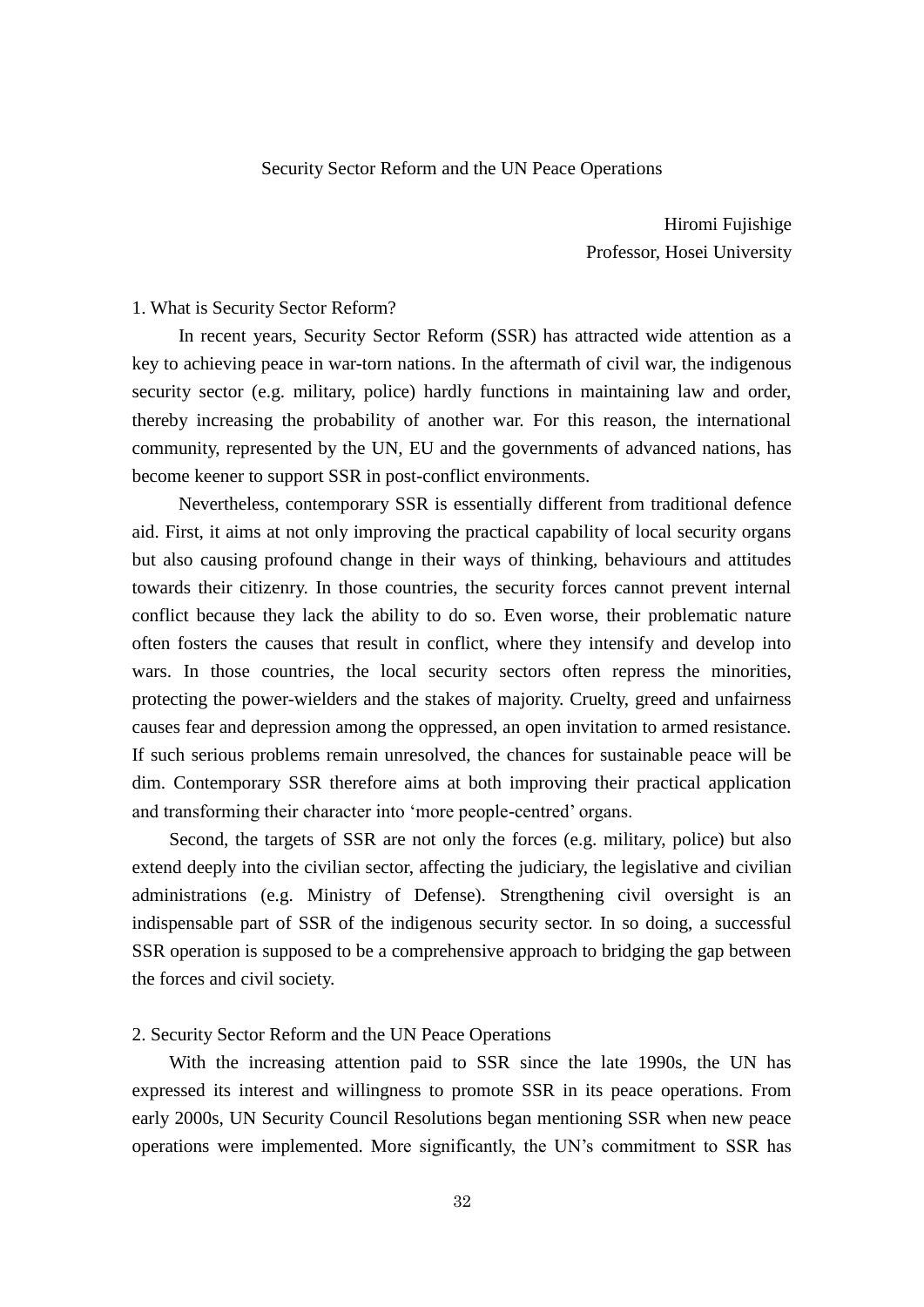become institutionalised since 2005, when the UN Security Council Presidential Statements began highlighting the importance of SSR in peace operations. In 2006, the UN Peacebuilding Commission referred to SSR as one of its tools for reforming the security sector in Sierra Leone. The UN Security Council Presidential Statements went further in 2007, reaffirming UN support for SSR, following the UN Secretary General's report that year. In 2008, 'the Capstone Doctrine,' a new guideline for UN peacekeeping operations, further emphasised the importance of SSR. Given these developments, it is reasonable to say that SSR is now one of the key components in contemporary UN peacekeeping operations.

 In practice, however, the UN still faces a mountain of issues in making its SSR policy more effective and functional. First, an intra-UN coordination mechanism has not yet been developed to promote the 'One UN Approach.' With the comprehensive nature of SSR, the close cooperation among UN agencies is a prerequisite for successful SSR in UN peacekeeping operations. In reality, however, the development of a holistic approach still suffers from stovepiping. For example, the SSR Unit, which was created to coordinate the UN's SSR-related sections, is understaffed and suffers from a lack of influence while the Police Division and the DDR Section are much larger and more powerful. Second, another concern is that the UN has been historically reluctant to engage in defence reform. Reforming the armed forces is one of the most important components in SSR operations. Without implementation in the field, UN SSR policy only has a slim chance for success. Third, costs may impede UN peace operations, affecting the ability of peacekeepers to stay in the field long enough to complete SSR operations. Transforming the nature of a local security sector usually takes an extended period of time, but UN member states may wish to withdraw the peacekeepers prior to the completion of an SSR operation. Fourth, the UN commitment to SSR seems rather unclear today. Support for SSR operations has been largely led by the Slovakian government since 2005. Having experienced SSR in the 1990s, the nation was very keen to deepen the UN's involvement. As one of the non-permanent Security Council member states in 2007-2008, Slovakia championed SSR. Since Slovakia's departure from the council, the UN's attention to SSR has gradually declined.

In short, SSR in UN peacekeeping operations has suffered from a number of flaws and still needs a long way to go before achieving the 'One UN Approach" for more effective and productive SSR in post-conflict nations.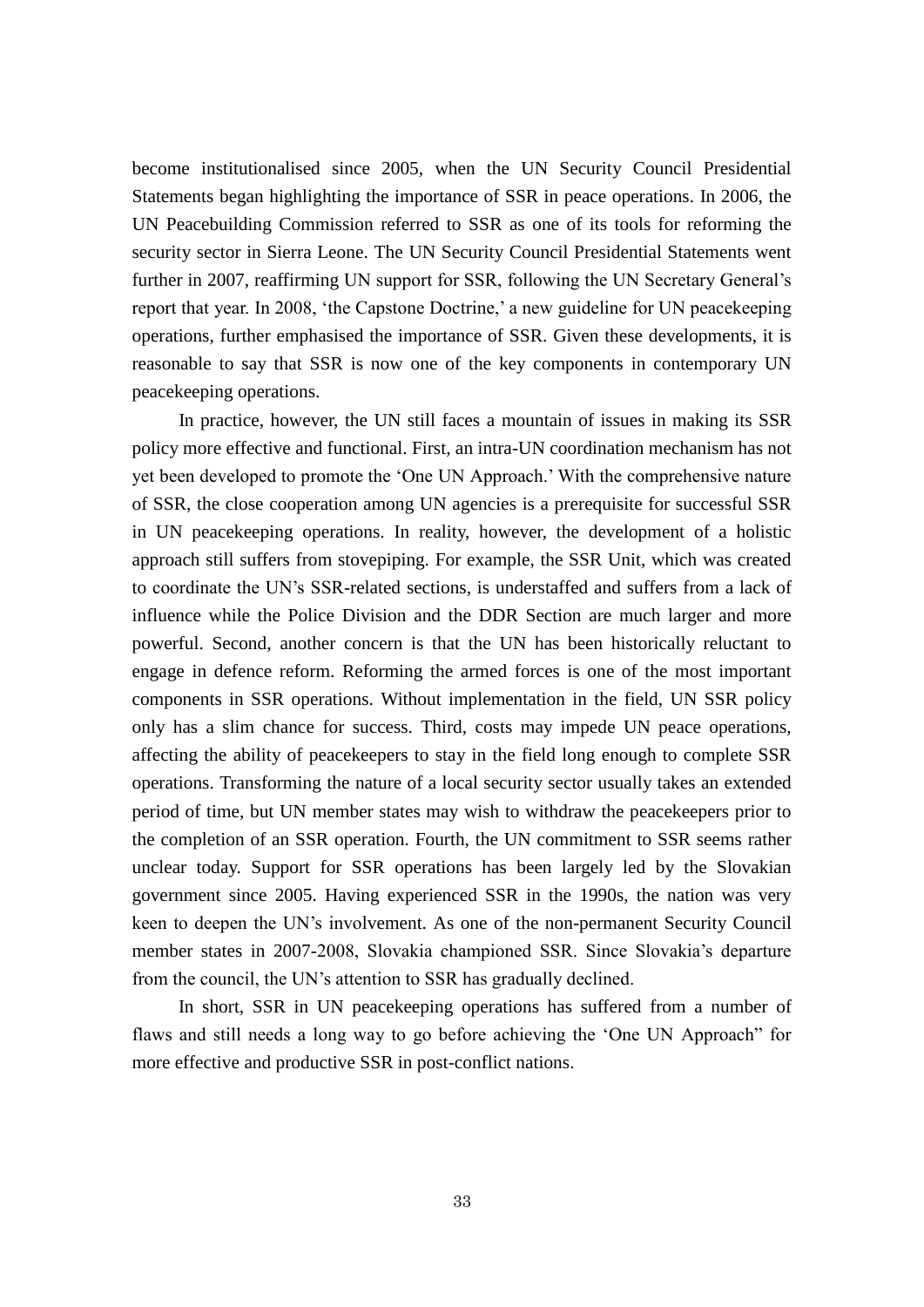#### "Integrated DDR" and Expanded Roles of Integrated Peace Missions

Tatsuo Yamane Specially Appointed Researcher, Osaka University

Reintegrating ex-combatants into local societies is a vital component of peace support missions, which is commonly referred as the disarmament, demobilization and reintegration of ex-combatants program (DDR). This presentation will focus on arguing the meaning of DDR component in recent peace support missions and aim to provide analytical views on importance and limitation of "integrated DDR" in response to nationally-owned statebuilding strategies along with expanded roles of integrated peace support missions.

Multiple operations constitute comprehensive DDR components, which promote reintegration of ex-combatants to peaceful society after end of armed conflict as well as reinforce security by conducting immediate disarmament and demobilization right after peace agreement. The past experiences include post-conflict areas such as Sierra Leone, Democratic Republic of Congo, Liberia, Haiti, Burundi, Sudan, Afghanistan, Indonesia (Aceh), Nepal and others. Since the 1990s, the origin of "DDR" has been formulated as one of the critical components of the United Nations Peacekeeping Operations (UNPKO). Thereafter, it has also been practiced by multiple international stakeholders such as donor countries, regional organizations, the UN agencies, civil societies as well as UNPKO itself, in accordance with relevant issues such as security, development, social matter, gender, protection of children, and economic governance.

Responding to this expansion of the role, in 2006, the UN published an overall manual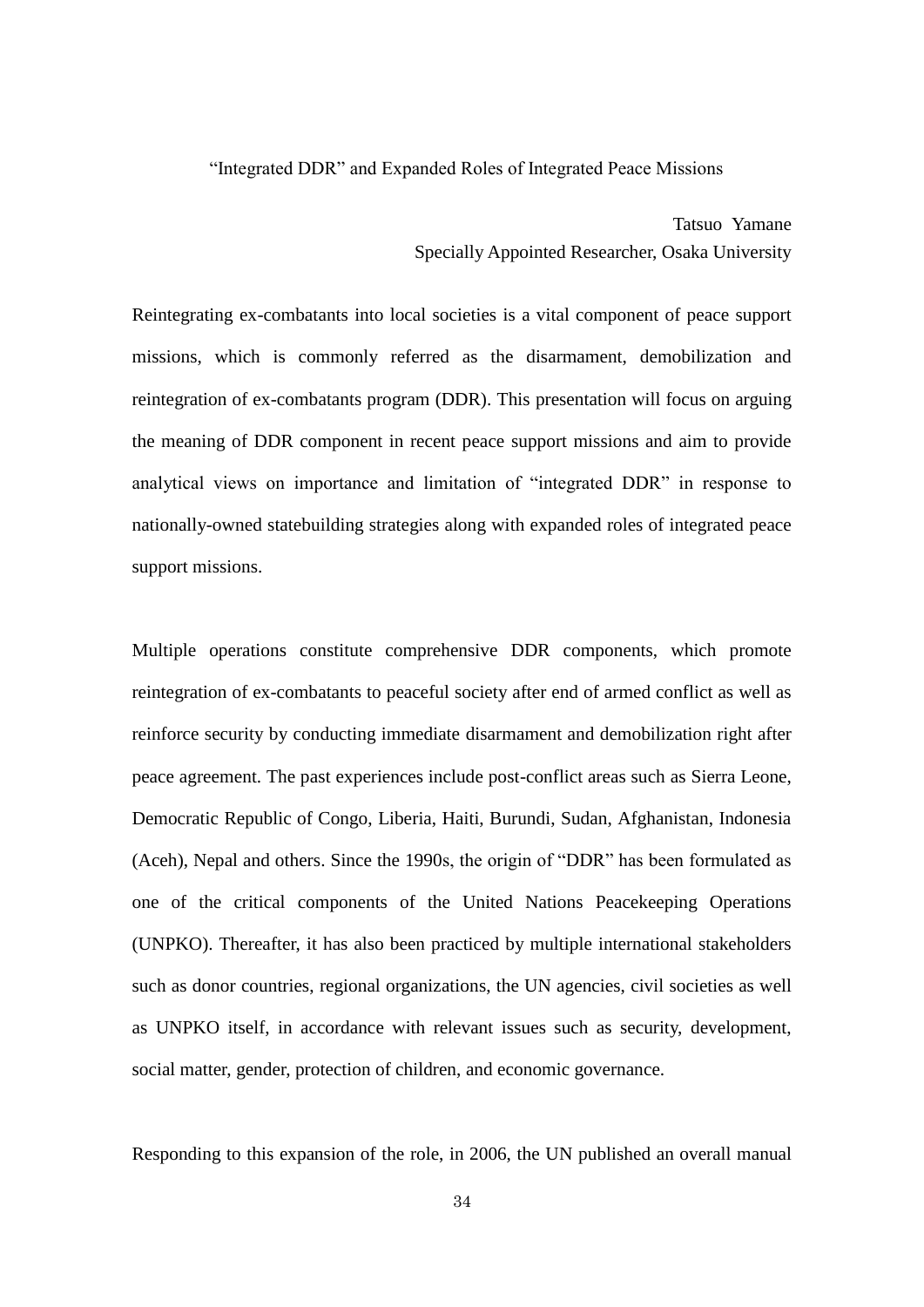entitled "the Integrated Disarmament, Demobilization, and Reintegration of Ex-combatant Standard (IDDRS)" for integrated peace support missions. The four years later, the IDDRS was revised shortly (however, still nearly 300 pages) for DDR practitioners as "Operational Guide to the IDDRS." This integrated guide in 2010 has made to give the technical arrangements for DDR practices covering the overall challenges. However, the "human-centered approach" on DDR has its intrinsic difficulty to cope with both longer-term security and reintegration of ex-combatants by democratic way. Even after the second national election since peace agreement, the problems such as high rate of unemployment, unsolved reconciliation, and impunity/amnesty would remain unintended confrontation among political identities in terms of ex-combatants. In this regards, this presentation is an attempt to examine the challenges between "integrated DDR" and the expanded role of "integrated peace missions." In addition, this also seeks to explore the related dimensions; the special characteristics of DDR with state failure; relation between DDR and SSR; and historical views on demobilization.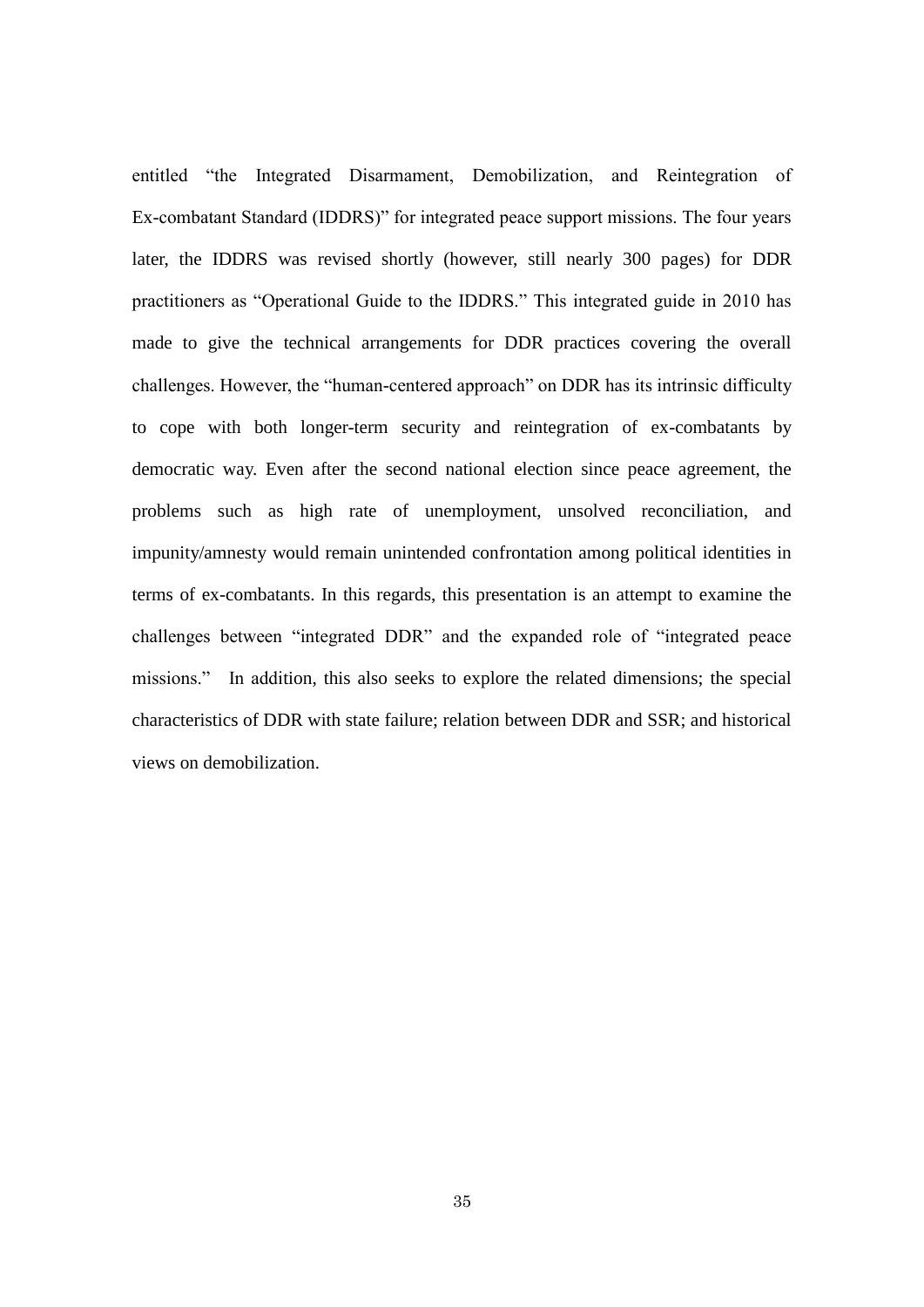# DDRRR, SSR and Protection of Civilian ~From the lessons learned in the Democratic Republic of Congo~

Masako Yonekawa Associate Professor, Utsunomiya University

Eastern Democratic Republic of Congo (DRC) was the location of three continuous and inter-related conflicts beginning in 1994, following the spillover of Rwandan genocide, and two successive wars in 1996 and 1998. DRC has experienced the deadliest war in terms of statistics in the post-Second World War era, resulting in 6 million deaths between late 1990s and today. The United Nations (UN) responded to Congo's conflicts by authorizing the creation of a peacekeeping force MONUC in 1999 (known as MONUSCO since 2010), which became the largest force in the world. Although the Congo war is known to have ended "officially" in 2003 with the formation of transitional government, the conflict is still ongoing. This is due to the fact that the peacekeeping force has had to deal with the complicated multi-layered conflict involving an array of different forces and factions, both national and foreign.

According to the UN Security Council Resolution 1856 (2008), MONUC has the following mandate in order of priority working in close cooperation with the Government of the DRC: protection of civilians, humanitarian personnel and UN personnel and facilities; disarmament demobilization, monitoring of resources of foreign and Congolese armed groups; training and mentoring of FARDC in support for security sector reform; and territorial security of the DRC. Nevertheless, in reality, the top priority of peacekeepers' mandate, the protection of civilian, is not well respected, and as a result, serious human rights violations are taking place until today, such as massive civilian displacement, killing and sexual violence.

In order to protect civilian and eventually to bring positive and sustainable peace in the DRC as well as in the Africa's Great Lakes region, how can the peacekeeping force work with DDR and SSR?

My presentation will raise DDRRR (disarmament, demobilization, repatriation, resettlement and reintegration) issue of foreign combatants and argue that there are flaws in DDRRR's implementation and contradiction in the peacekeeping force's mandate. My argument focuses on perception of Congo's war, foreign and government troops' position, relationship between foreign troops and their governments, use of military action against foreign troops as well as culture of impunity.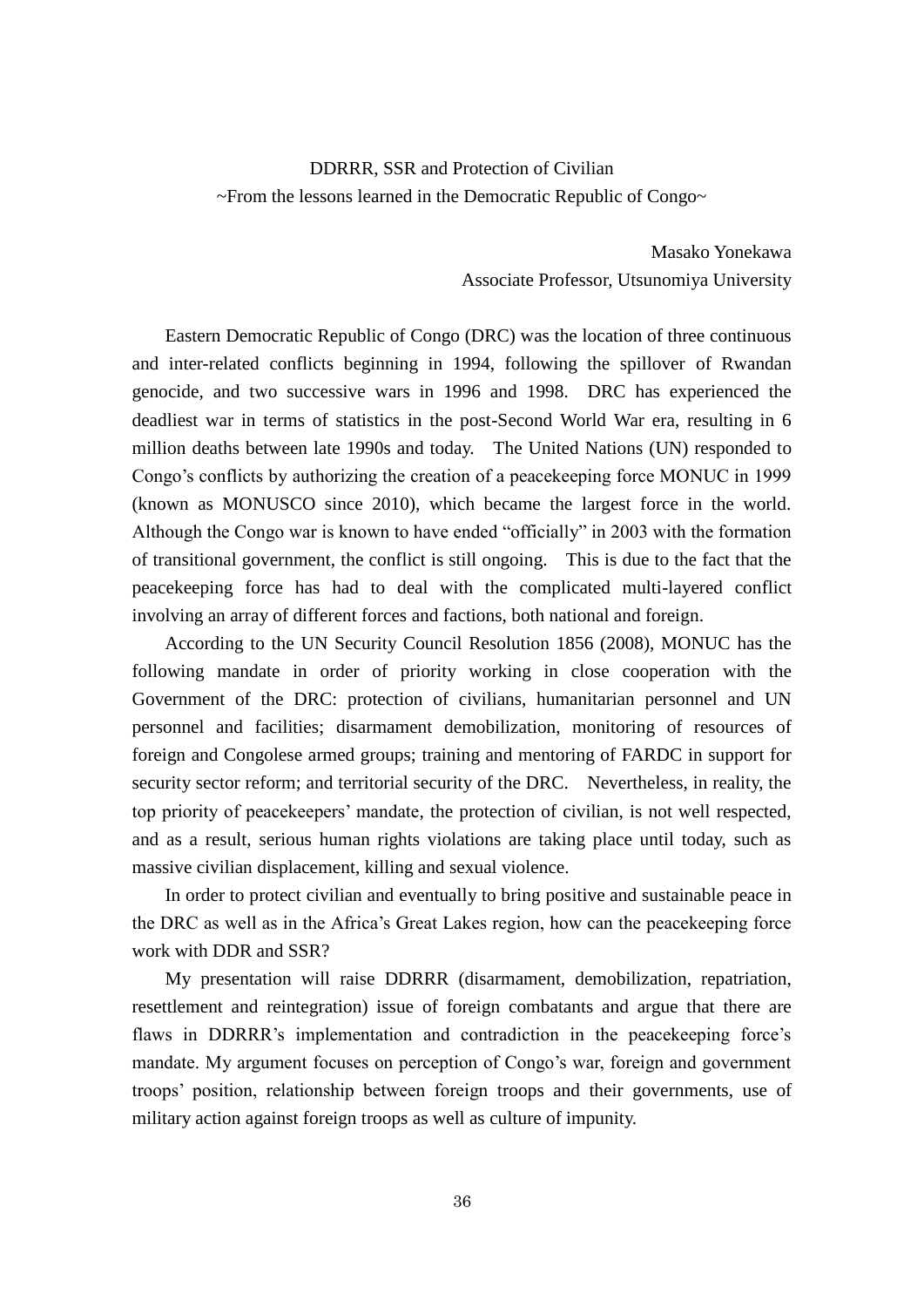#### Summary of Concluding Statement

Sukehiro Hasegawa Professor, Hosei University

Since the Brahimi panel called for more robust rules of engagement and more realistic mandates from the Security Council in 2000, the United Nations has entered a new era of peacekeeping as the international community attempts to address a multitude of complex demands placed on peacekeeping operations and on the human resources required to implement complex multidimensional operations. Several initiatives have been taken to improve the performance of UN peacekeeping operations, most notably the effort made by UN Departments of Peacekeeping Operations and Field Support to renew UN peacekeeping with the publication of a joint report entitled "A New Partnership Agenda: Charting a New Horizon for UN Peacekeeping.

New Horizon provides a common vision of the new role of peacekeeping missions as well as the political strategy underpinning each of peacekeeping missions. For any new multidimensional mission to succeed it is imperative to secure the political cohesion, sound structures and effective operating procedures at headquarters and in the field along with critical capabilities necessary to deploy, sustain, and transition peacekeeping operations successfully. The renewed emphasis on the need for supporting a comprehensive peace process presupposes the involvement of all stakeholders, underpinned by national ownership and the commitment of the international community. More systematic triangular consultation mechanism should be developed to enable the Security Council, the UN Secretariat and troop and police contributing countries. In addition, there is increased recognition of the importance of the protection of civilians under imminent threat of physical violence, even though the primary responsibility to protect civilians rests with the host Government.

The development of a strategy for early peacebuilding tasks is recognized essential to enable peacekeepers and peacebuilders to be engaged in the immediate aftermath of conflict, in such critical areas as police, justice, rule of law, DDR, SSR, and reconstruction work. It is now widely recognized that root causes of conflict should be addressed in a coherent, coordinated and comprehensive manner, using political, economic and social means. Those peacebuilding efforts should start well before and continue after the departure of peacekeepers, so as to ensure a smooth transition to